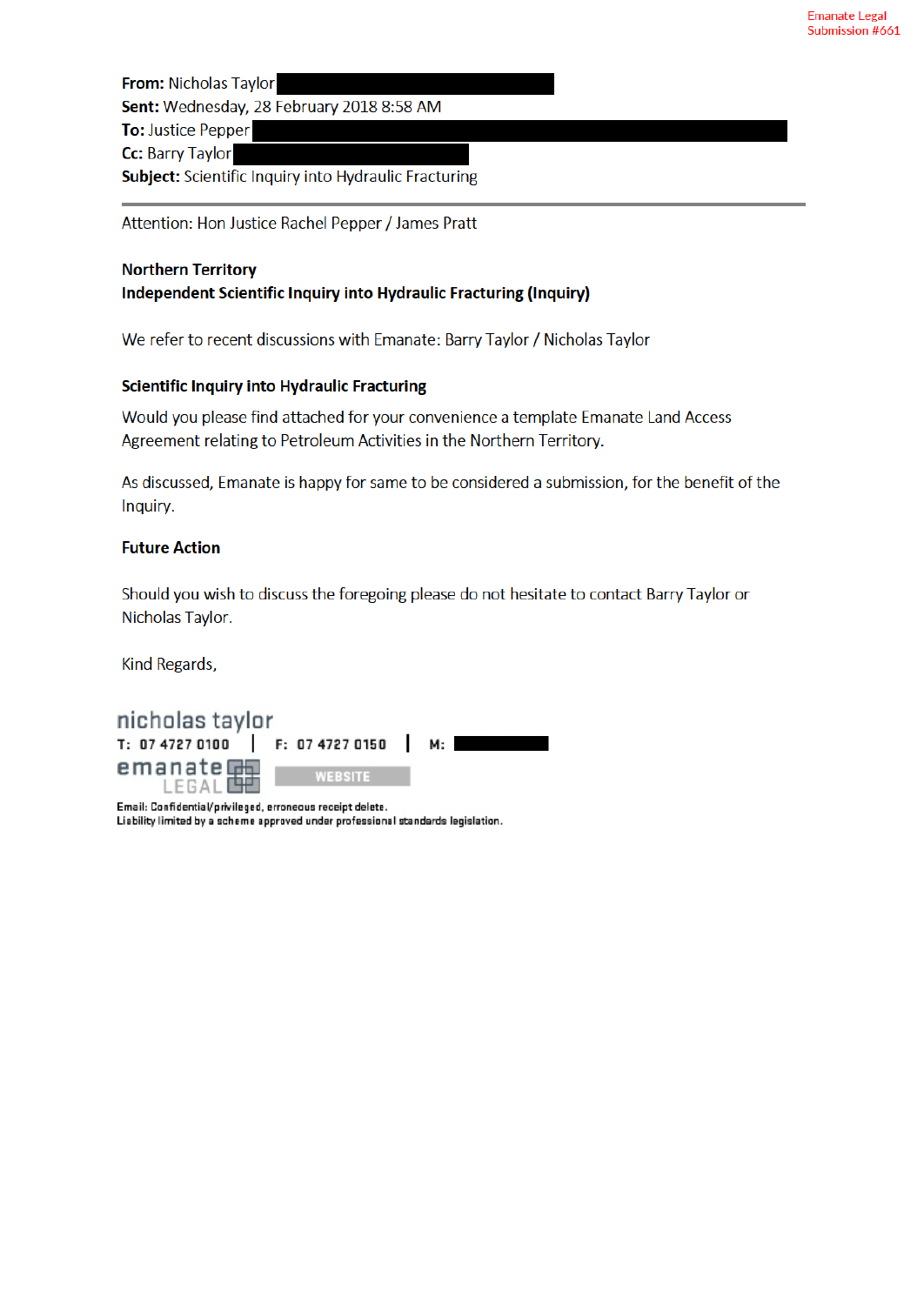168 Flinders Street East TOWNSVILLE QLD 4810

PO BOX 1984 TOWNSVILLE QLD 4810

LEGAL

P (07) 4727 0100 F (07) 4727 0150 **emanate** E info@emanatelegal.com.au



# **Land Access Agreement**

*Petroleum Act 1984* (NT)

LANDOWNER

**AND**

PETROLEUM HOLDER

**IMPORTANT NOTE:**

**Each party should seek independent legal advice BEFORE signing this Agreement**

*© All rights reserved. The copyright of this Agreement is the property of Emanate Legal. Neither the form nor any part of it may be used or reproduced by any method whatsoever or incorporated by reference in any manner whatsoever in any other document without the prior written consent of Emanate Legal.*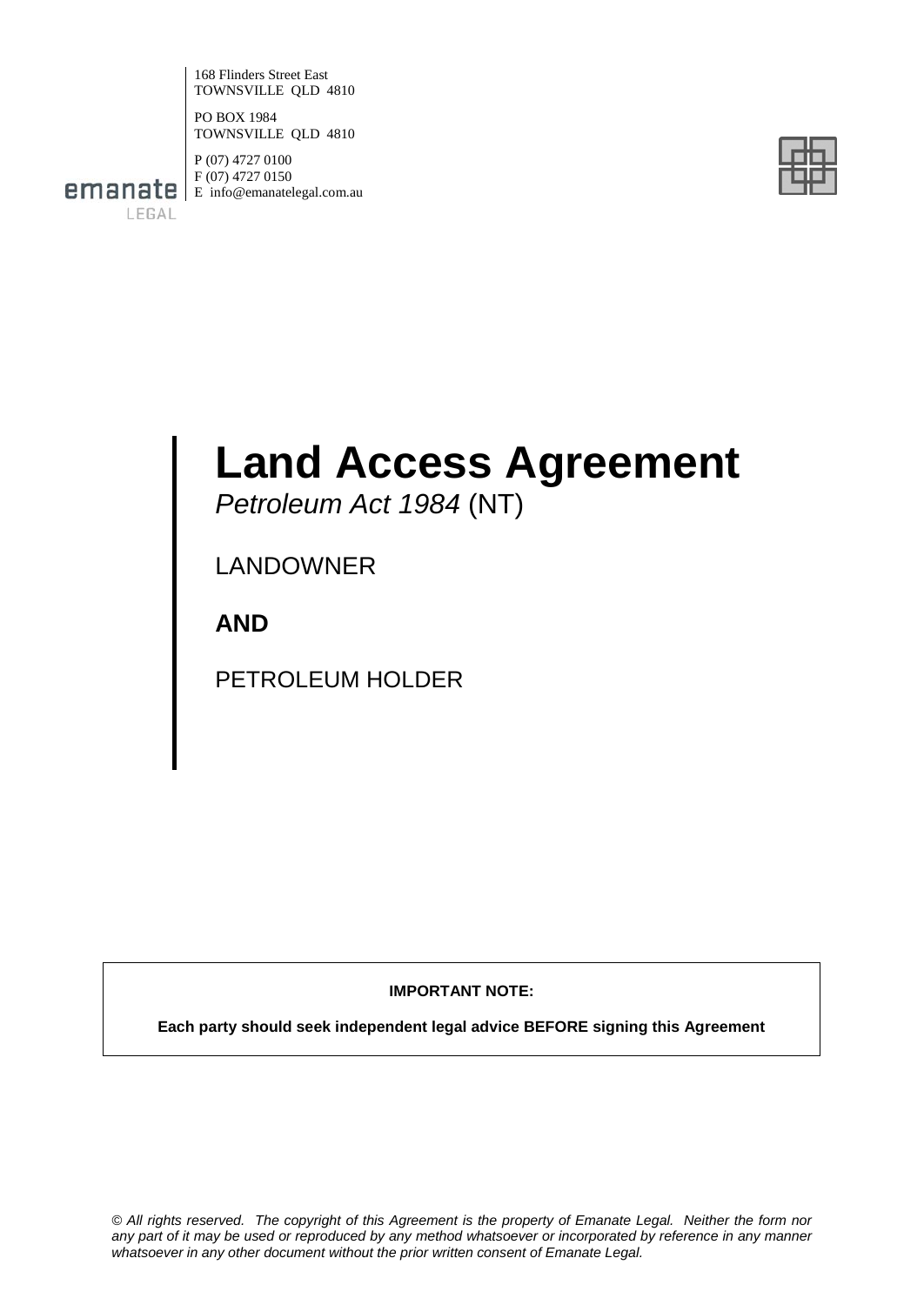**TABLE OF CONTENTS**

|   | ــ<br>٠ |
|---|---------|
| ⋍ |         |
|   |         |

|                |                                          | Page |
|----------------|------------------------------------------|------|
|                | <b>REFERENCE SCHEDULE</b>                |      |
| 1.             | DICTIONARY AND INTERPRETATION            | 1    |
| 2.             | <b>FORMATION OF THIS AGREEMENT</b>       | 5    |
| 3.             | OBJECTIVES OF THIS AGREEMENT             | 5    |
| 4.             | <b>TERM</b>                              | 6    |
| 5.             | <b>PARTIES</b>                           | 6    |
| 6.             | <b>DISCLOSURES</b>                       | 6    |
| 7 <sub>1</sub> | <b>VARIATION OF ACTIVITIES</b>           | 7    |
| 8.             | <b>ACTIVITIES AND ACCESS</b>             | 8    |
| 9.             | PETROLEUM HOLDER'S LAND ACCESS PRACTICES | 9    |
| 10.            | WATER RIGHTS & MAKE GOOD OBLIGATION      | 10   |
| 11.            | PREFERENCE IN CONTRACTING FOR WORK       | 10   |
| 12.            | <b>REHABILITATION</b>                    | 11   |
| 13.            | <b>WEED MANAGEMENT</b>                   | 11   |
| 14.            | <b>STOCK MANAGEMENT</b>                  | 12   |
| 15.            | NOTIFICATION OF ACCESS                   | 12   |
| 16.            | <b>COMMUNICATION</b>                     | 13   |
| 17.            | <b>AERIAL SURVEYS</b>                    | 13   |
| 18.            | <b>INFRASTRUCTURE</b>                    | 13   |
| 19.            | <b>COMPENSATION</b>                      | 14   |
| 20.            | UNAUTHORISED DAMAGE                      | 15   |
| 21.            | FURTHER CLAIMS BY THE LANDOWNER          | 15   |
| 22.            | ORGANIC CERTIFICATION                    | 16   |
| 23.            | <b>DISPUTE RESOLUTION</b>                | 16   |
| 24.            | <b>INDEMNITY</b>                         | 17   |
| 25.            | <b>INSURANCE</b>                         | 17   |
| 26.            | <b>ASSIGNMENT</b>                        | 17   |
| 27.            | <b>CONFIDENTIALITY</b>                   | 17   |
| 28.            | <b>NOTICES</b>                           | 18   |
| 29.            | <b>GST</b>                               | 18   |
| 30.            | <b>MISCELLANEOUS</b>                     | 19   |
| 31.            | <b>CONTRA PROFERENTEM</b>                | 19   |
| 32.            | PAYMENT OF COMPENSATION                  | 19   |

# **SCHEDULE ONE PETROLEUM HOLDER DISCLOSURE**

# **SCHEDULE TWO LANDOWNER DISCLOSURE**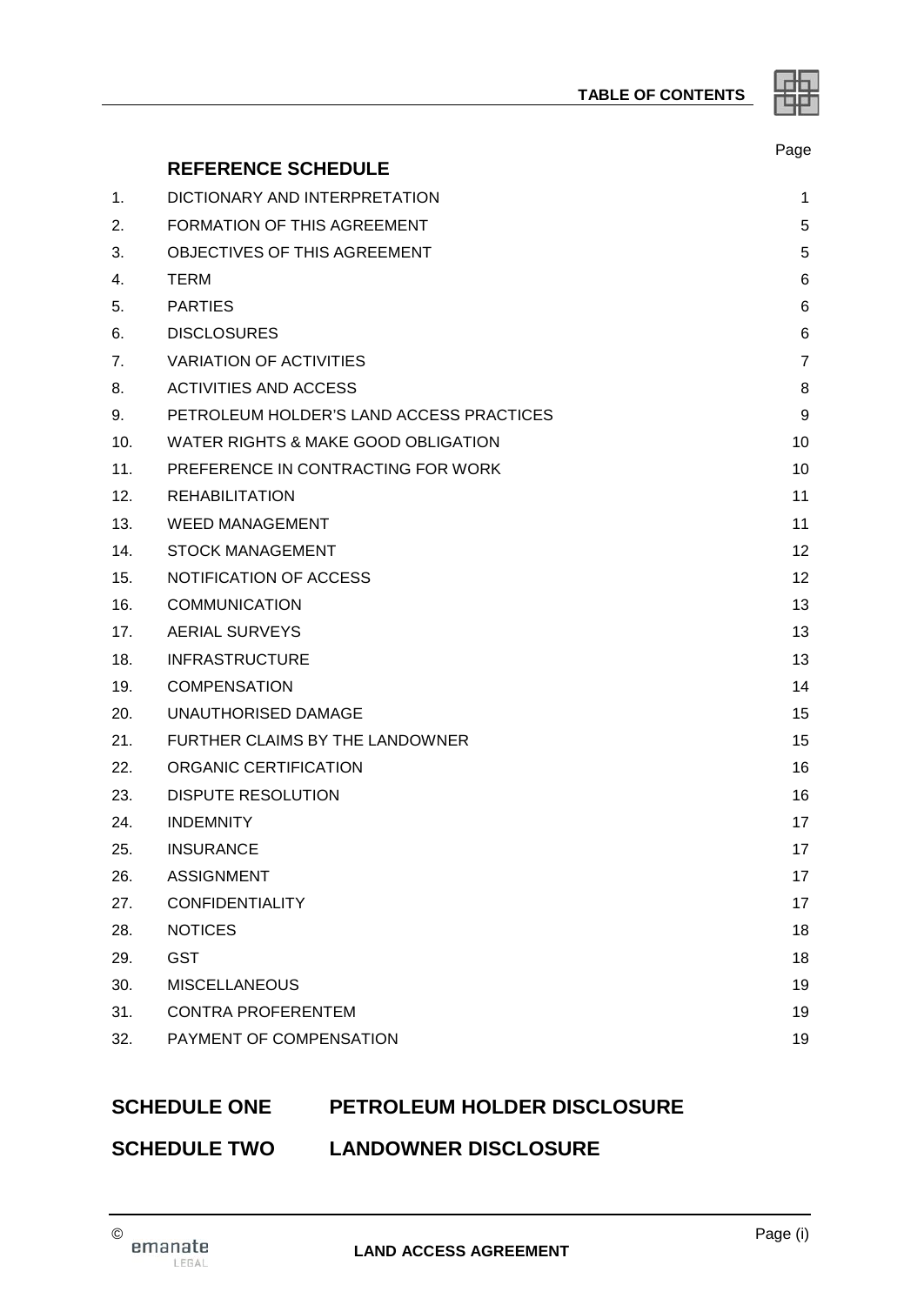| ⋍ |  | ╾ |
|---|--|---|
|   |  |   |

- **SCHEDULE THREE COMPENSATION**
- **SCHEDULE FOUR LOCATION PLANS OF LAND AND ACTIVITIES**
- **SCHEDULE FIVE ORGANIC CERTIFICATION**
- **SCHEDULE SIX AUSTRALIAN CERTIFIED ORGANIC STANDARD**
- **SCHEDULE SEVEN U.S. ORGANIC CERTIFICATION**
- **SCHEDULE EIGHT U.S. CERTIFIED ORGANIC STANDARD**
- **SCHEDULE NINE ORGANIC MANAGEMENT PLAN**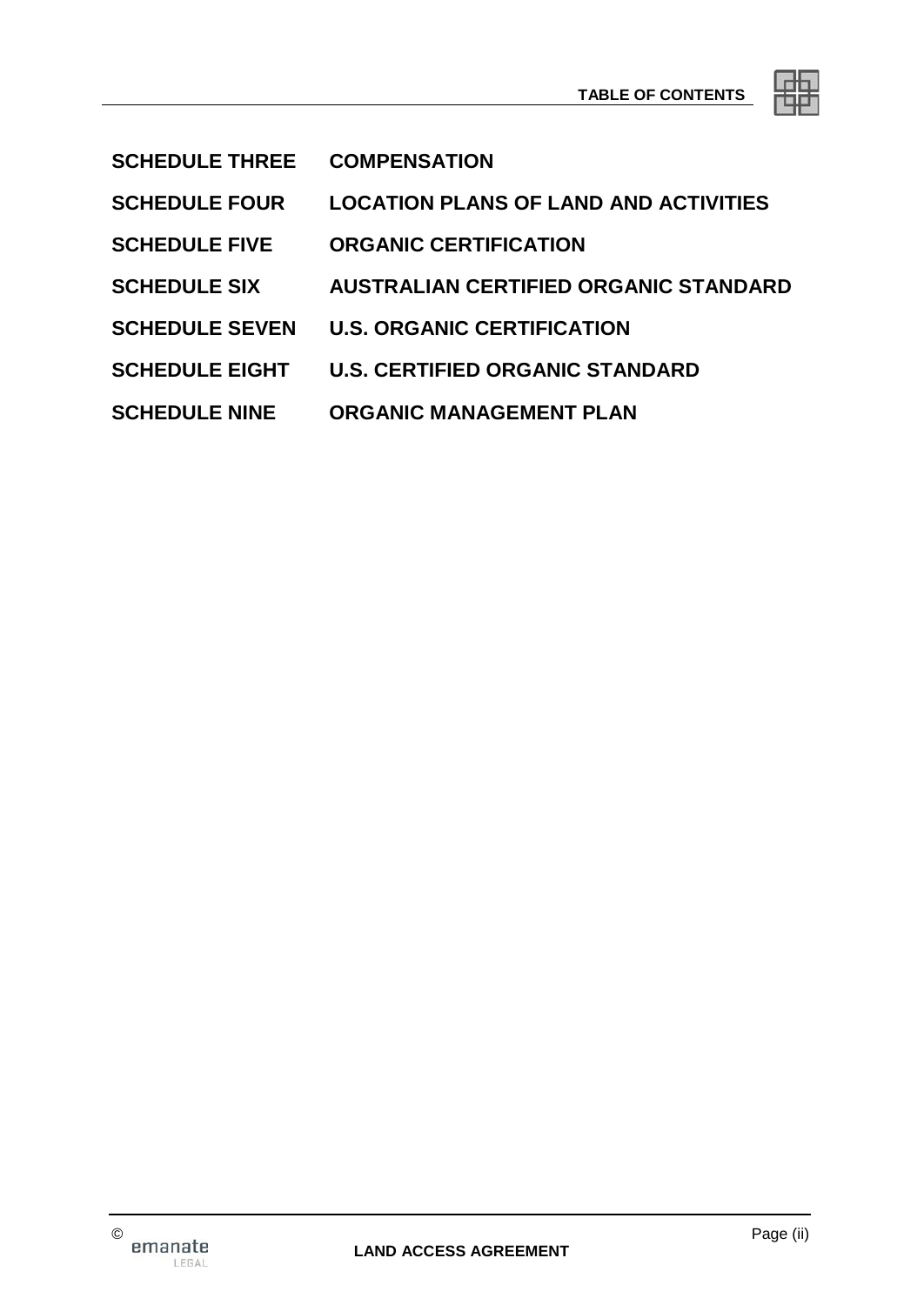

| Item 1. | <b>Agreement Date</b>                                                          | Date of execution of the Agreement by all parties                                                                |
|---------|--------------------------------------------------------------------------------|------------------------------------------------------------------------------------------------------------------|
| Item 2. | Landowner<br><b>Address</b><br>Telephone<br>Email                              | Care of Emanate Legal,<br>PO Box 1984,<br>Townsville Qld 4810<br>$(07)$ 4727 0100<br>btaylor@emanatelegal.com.au |
| Item 3. | <b>Petroleum Holder</b><br>Address<br>Telephone<br>Facsimile<br>Email          |                                                                                                                  |
| Item 4. | Land                                                                           | Perpetual Pastoral Lease, over Portion                                                                           |
| Item 5. | <b>Relevant Act</b>                                                            | Petroleum Act 1984 (NT)                                                                                          |
|         | Item 6. Petroleum Title                                                        | <b>Exploration Permit</b>                                                                                        |
| Item 7. | <b>Activities</b>                                                              | <b>See SCHEDULE ONE</b>                                                                                          |
| Item 8. | <b>Landowner Use of Land</b>                                                   | <b>See SCHEDULE TWO</b>                                                                                          |
| Item 9. | Holder's<br><b>Petroleum</b><br><b>Public</b><br>Liability<br><b>Insurance</b> | Insurance Company:<br>Policy No:<br>Amount:<br>\$20,000,000                                                      |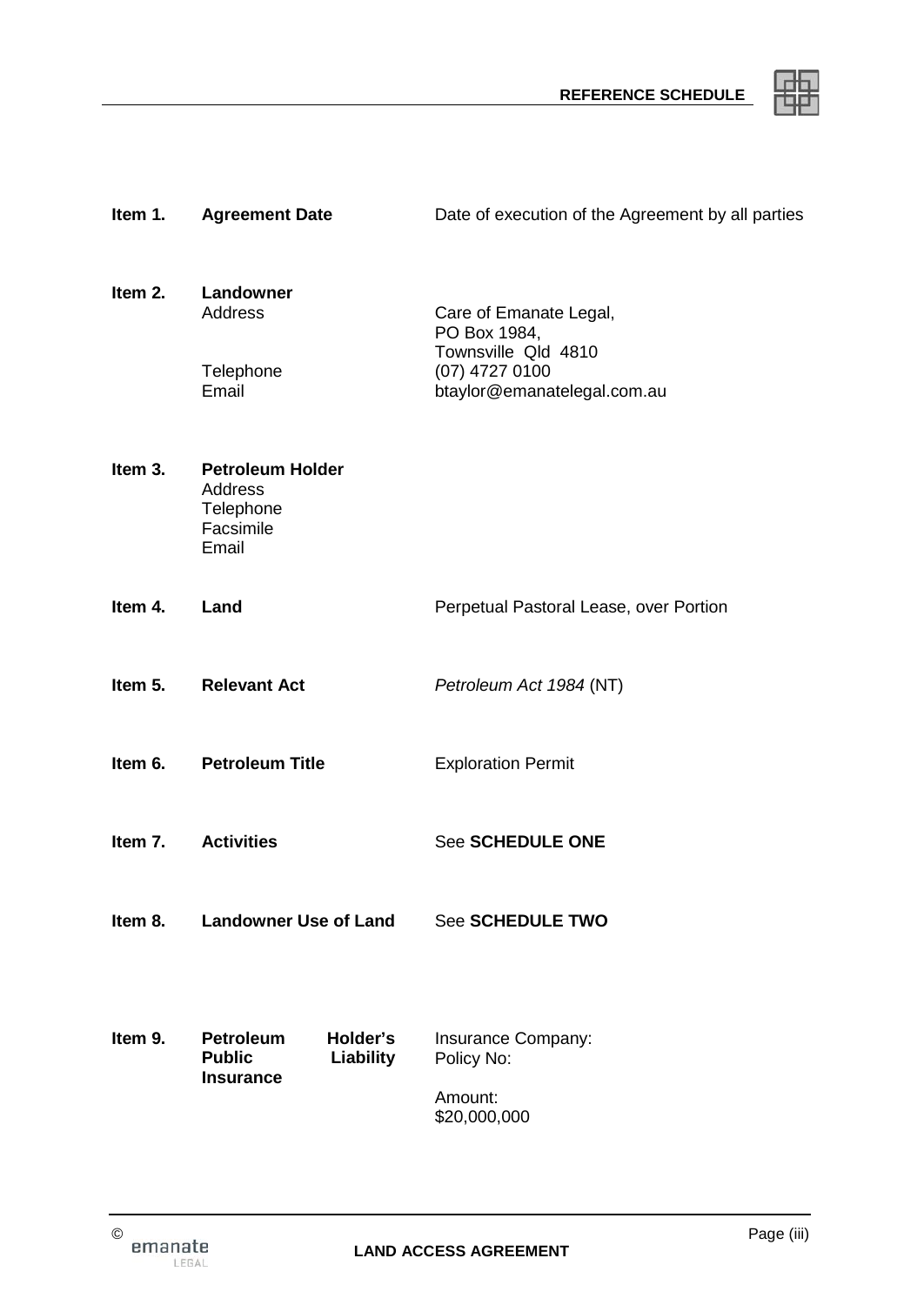

**Item 10. Responsible Person:** Name:<br>**Petroleum Holder** Address: **Petroleum Holder** 

Telephone: Email:

**Item 11. Responsible Person:** Name: Barry Taylor Name: Barry Taylor<br>Landowner Address: PO Box 1984

Address: PO Box 1984, Townsville Qld 4810 Telephone: (07) 4727 0100<br>Facsimile: (07) 4727 0150 Facsimile: (07) 4727 0150<br>Email: btavlor@emana btaylor@emanatelegal.com.au

**Item 12. Term** From the XXX 2018 to the earlier of:

- the completion of the Activities; or
- twelve (12) months.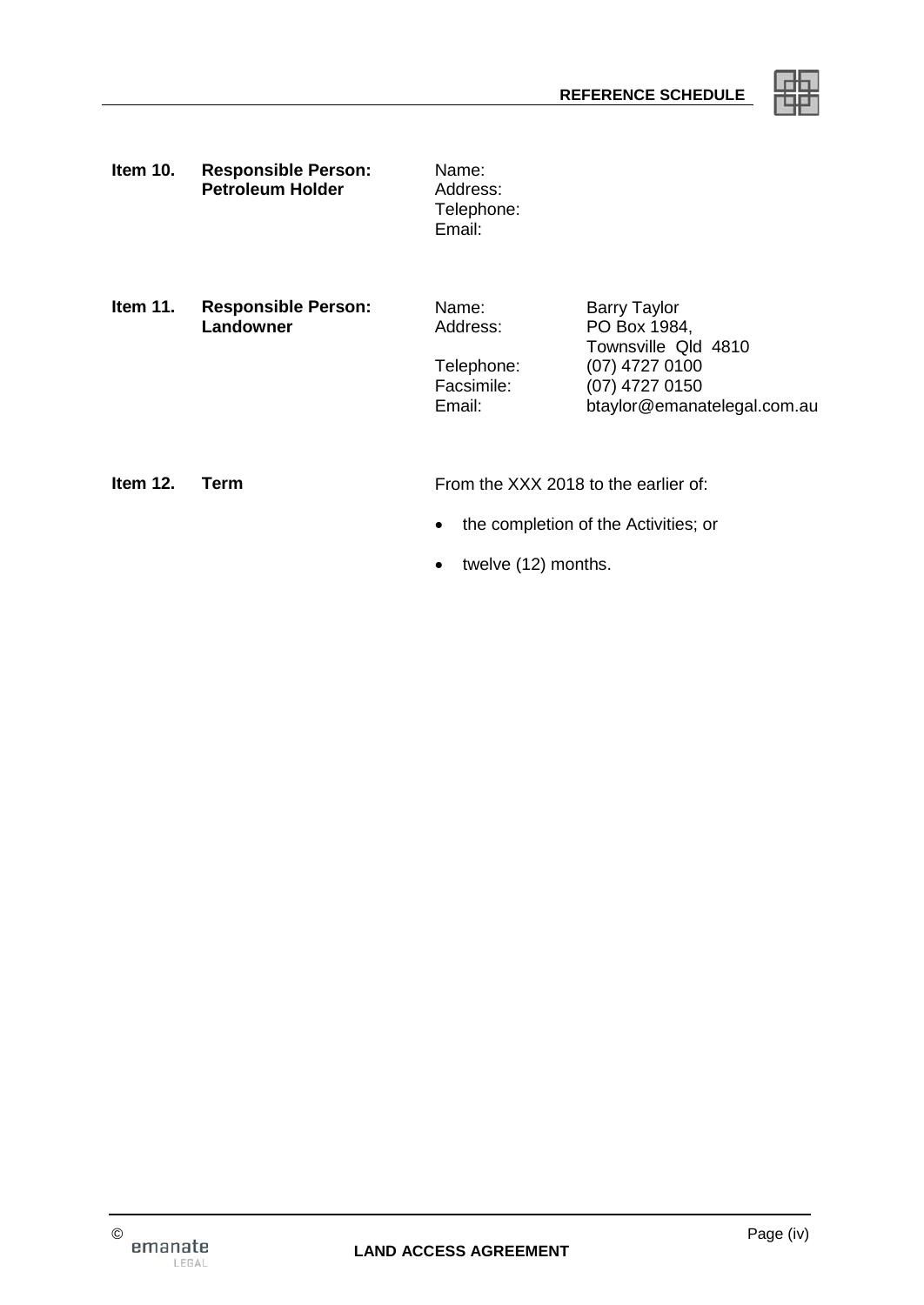

# **Background**

- The Landowner is the registered owner of the Land, and conducts grazing operations on the Land.
- The Petroleum Holder is the holder of the Petroleum Interest over all or part of the Land, the Petroleum Holder proposes to carry out the Activities on the Land during the Term of this Agreement.
- This Agreement is intended:
	- o to represent a fair and balanced approach as between the parties with respect to land access and compensation issues; and
	- o set out agreed terms between the Landowner and the Petroleum Holder regarding the undertaking of the Activities.
- This Agreement does not relate to, or make provision for, compensation based on the known or potential occurrence of Petroleum in or on the land or for work undertaken or to be undertaken with respect to the production of Petroleum.

# **Agreed Terms**

# **1. DICTIONARY AND INTERPRETATION**

## 1.1 **Dictionary**

In this Agreement the following words shall, unless the context otherwise requires, have the meanings detailed opposite:

- 1.1.1 **Abandoned Infrastructure** means the Petroleum Holder's Infrastructure which remains on the surface of the Land without lawful excuse after the Petroleum Interest has ended, and the Petroleum Holder has not removed that Infrastructure within sixty (60) days after the Landowner has given the Petroleum Holder notice in writing requiring its removal.
- 1.1.2 **Access Tracks** means the access tracks detailed on the map in **SCHEDULE FOUR**.
- 1.1.3 **Activities** means the Activities disclosed in section 1 of **SCHEDULE ONE** of this Agreement.
- 1.1.4 **Agreement** means this document and includes the **Reference Schedule**, the general conditions, any special conditions and any schedules and annexures.
- 1.1.5 **Agreement Date** the date in Item 1 of the **Reference Schedule**.
- 1.1.6 **Approved Contractors** means the following contractors agreed between the parties to access the Land:
	- a. XXXX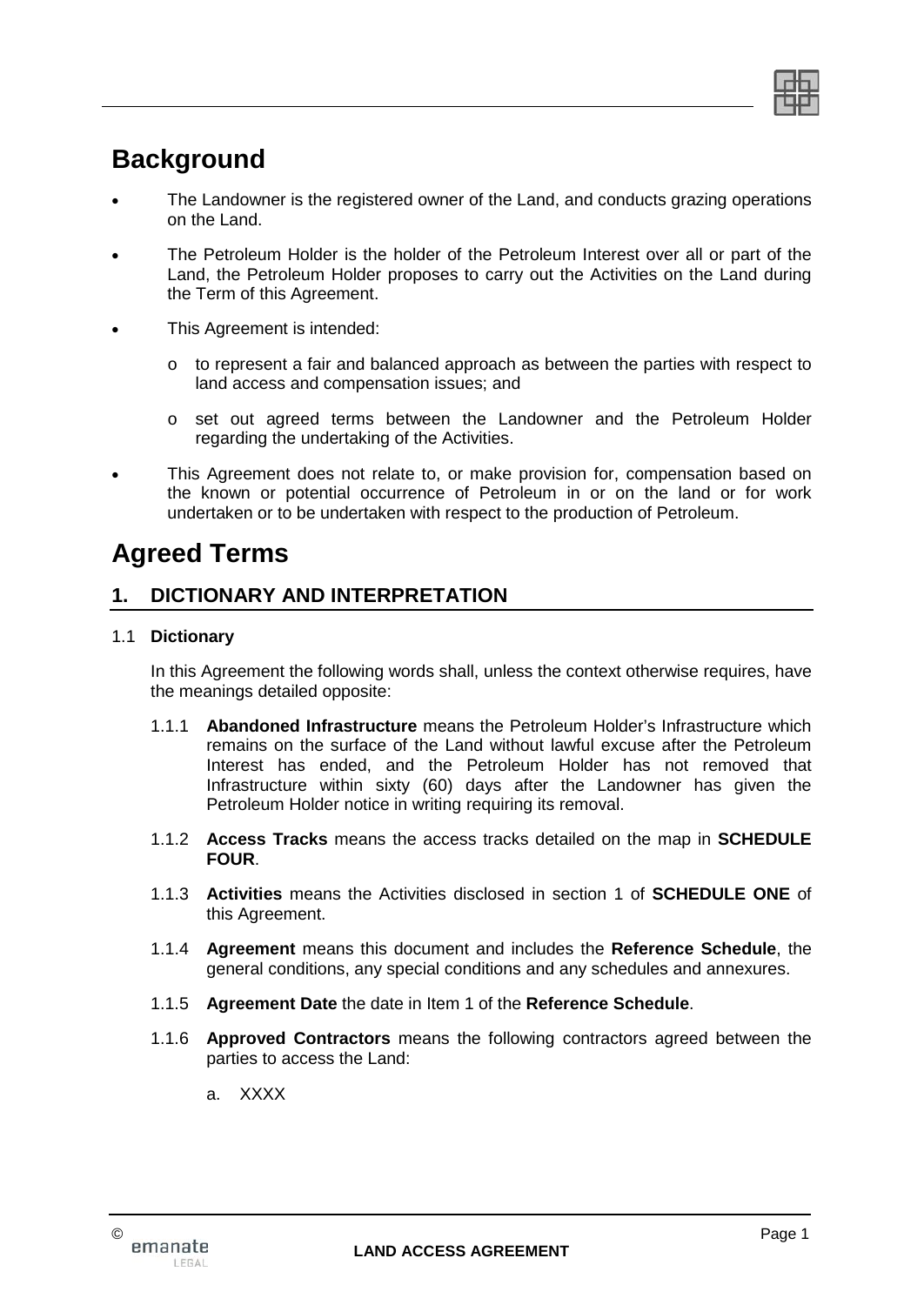

#### 1.1.7 **Associates**:

- a. in respect of the Landowner, includes that person's family, employees, agents, contractors and other invitees; and
- b. in respect of the Petroleum Holder, includes that person's employees and Approved Contractors.
- 1.1.8 **Australian Certified Organic Standard** means the National Standard for Organic and Bio-Dynamic Produce (edition 3.5, dated 1 February 2013) and all subsequent amendments made from time to time for organic production preparation and marketing, which defines criteria for the assessment of Organic Certification as detailed at **SCHEDULE SIX**.
- 1.1.9 **Business Day** means any day other than a Saturday, Sunday or a public holiday in Darwin or Alice Springs, Northern Territory.
- 1.1.10 **Claim** includes any claim, demand, action, suit or proceeding in respect of any Loss.
- 1.1.11 **Compensation** means compensation to be provided to the Landowner under this Agreement as detailed at **SCHEDULE THREE**.
- 1.1.12 **Compensation Liability** means the liability of a person who may be liable to pay compensation pursuant to Part 5 Division 6 of the Relevant Act.
- 1.1.13 **Dispute** means any claim, dispute or difference between the parties that arises out of, relates to or is in connection with this Agreement.
- 1.1.14 **GST** means the goods and services tax under the GST Act.
- 1.1.15 **GST Act** means *A New Tax System (Goods and Services Tax) Act* and includes other GST related legislation.
- 1.1.16 **Infrastructure** means all works and equipment brought on to the Land, or constructed or installed on or under the Land, by the Petroleum Holder.
- 1.1.17 **Item** means a numbered item in the **Reference Schedule**.
- 1.1.18 **Land** means the land described in Item 7 of the **Reference Schedule**.
- 1.1.19 **Landowner** means the person described in Item 2 of the **Reference Schedule**.
- 1.1.20 **Loss** means any cost, damage or loss suffered or incurred by the Landowner arising from the carrying out of Activities under the Petroleum Interest on the Land.
- 1.1.21 **Make Good Obligation** means the obligation of the Petroleum Holder to wholly or partly replace or reinstate the supply of water to the Landowner at a quantity and quality agreed by the Landholder acting reasonably.
- 1.1.22 **Notice** means a notice given in accordance with clause 28 of this Agreement.
- 1.1.23 **Noxious Weed** means a weed declared to be a Class A weed (To be eradicated), Class B weed (Growth and spread to be controlled) or Class C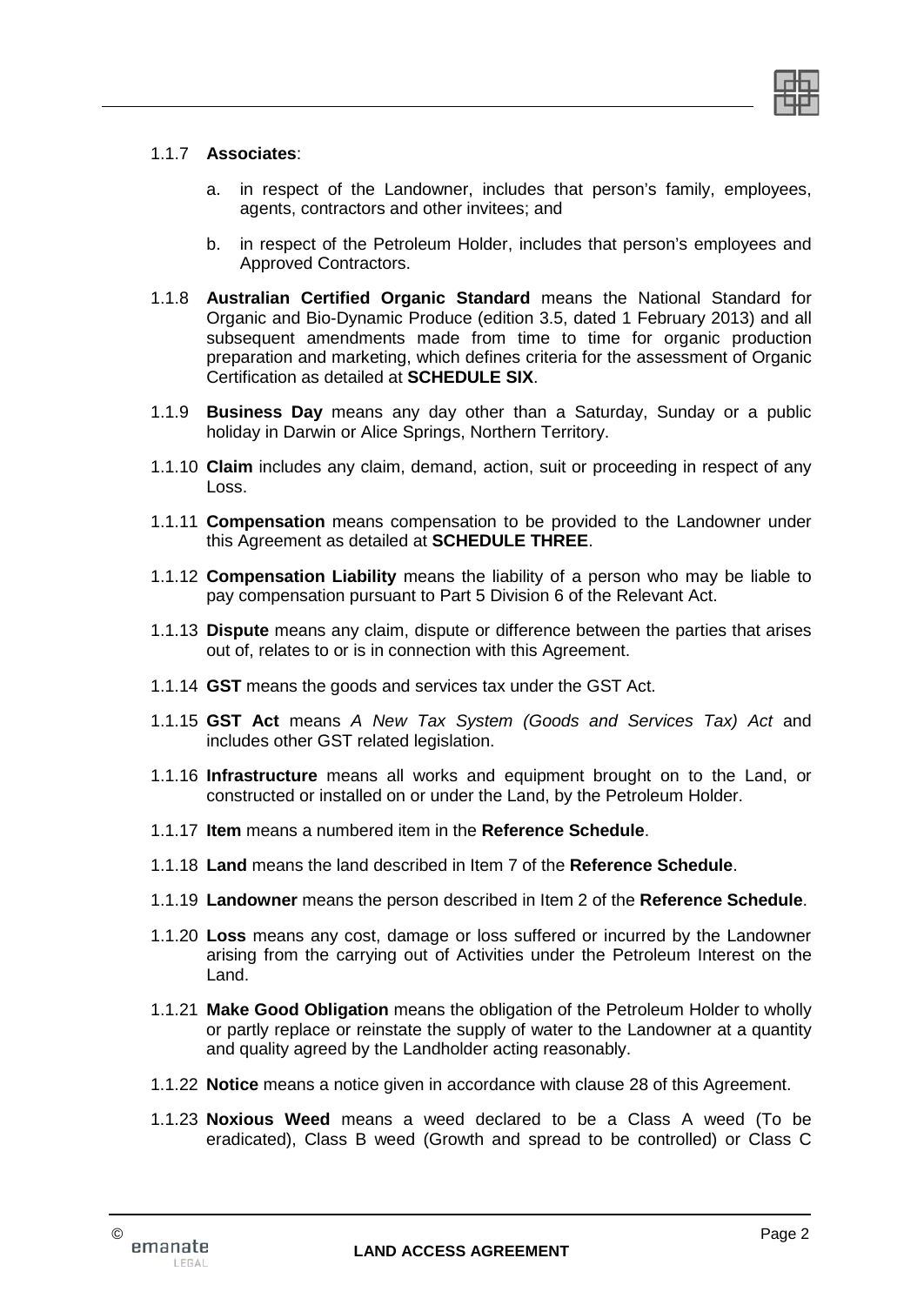

weed (Introduction into the Territory is to be prevented) under section 7 of the *Weeds Management Act* (NT).

- 1.1.24 **Organic Certification** means the approved certification, provided by Aus-Qual Pty Ltd in accordance with the Australian Certified Organic Standard as detailed at **SCHEDULE FIVE**.
- 1.1.25 **Organic Management Plan** means the property organic management plan created by the Petroleum Holder to be implemented for its and its Associates access to the Land, as detailed at **SCHEDULE NINE**.
- 1.1.26 **Petroleum Holder** means the person described in Item 4 of the **Reference Schedule**.
- 1.1.27 **Petroleum Interest** means the Petroleum Interest granted to the Petroleum Holder under the Relevant Act, described in Item 6 of the **Reference Schedule**.
- 1.1.28 **Property** includes any crops, livestock, buildings, structures, plant, equipment, works, pipes, bores or other improvements on or under the Land which belong to the Landowner.
- 1.1.29 **Reference Schedule** means the **Reference Schedule** at the beginning of this Agreement.
- 1.1.30 **Relevant Act** means the Act described in Item 9 of the **Reference Schedule**.
- 1.1.31 **Responsible Person** means the person nominated in Item 10 of the **Reference Schedule** as the first point of contact for the Petroleum Holder or the person nominated in Item 11 of the **Reference Schedule** as the first point of contact for the Landowner, as applicable.
- 1.1.32 **Term** means the period described in Item 12 of the **Reference Schedule**.
- 1.1.33 **U.S. Certified Organic Standard** means the USDA Organic Regulations USDA Organic Regulations at Electronic Code of Federal Regulations (e-CFR) Title 7, Part 205 and all subsequent amendments made from time to time, for organic production preparation and marketing, which defines criteria for assessment of U.S. Organic Certification as detailed at **SCHEDULE EIGHT**.
- 1.1.34 **U.S. Organic Certification** means the approved certification, provided by Aus-Qual Pty Ltd in accordance with the USDA Organic Regulations at Electronic Code of Federal Regulations (e-CFR) Title 7, Part 205 as detailed at **SCHEDULE SEVEN**.
- 1.1.35 **Withholding Tax** means the amount withheld from withholding payments described in section 10-5 of **SCHEDULE ONE** of the *Taxation Administration Act* 1953 (Cth).

#### 1.2 **Interpretation**

#### 1.2.1 **Date of Agreement**

Unless the contrary is shown, this Agreement will be deemed to have been formed on the Agreement Date.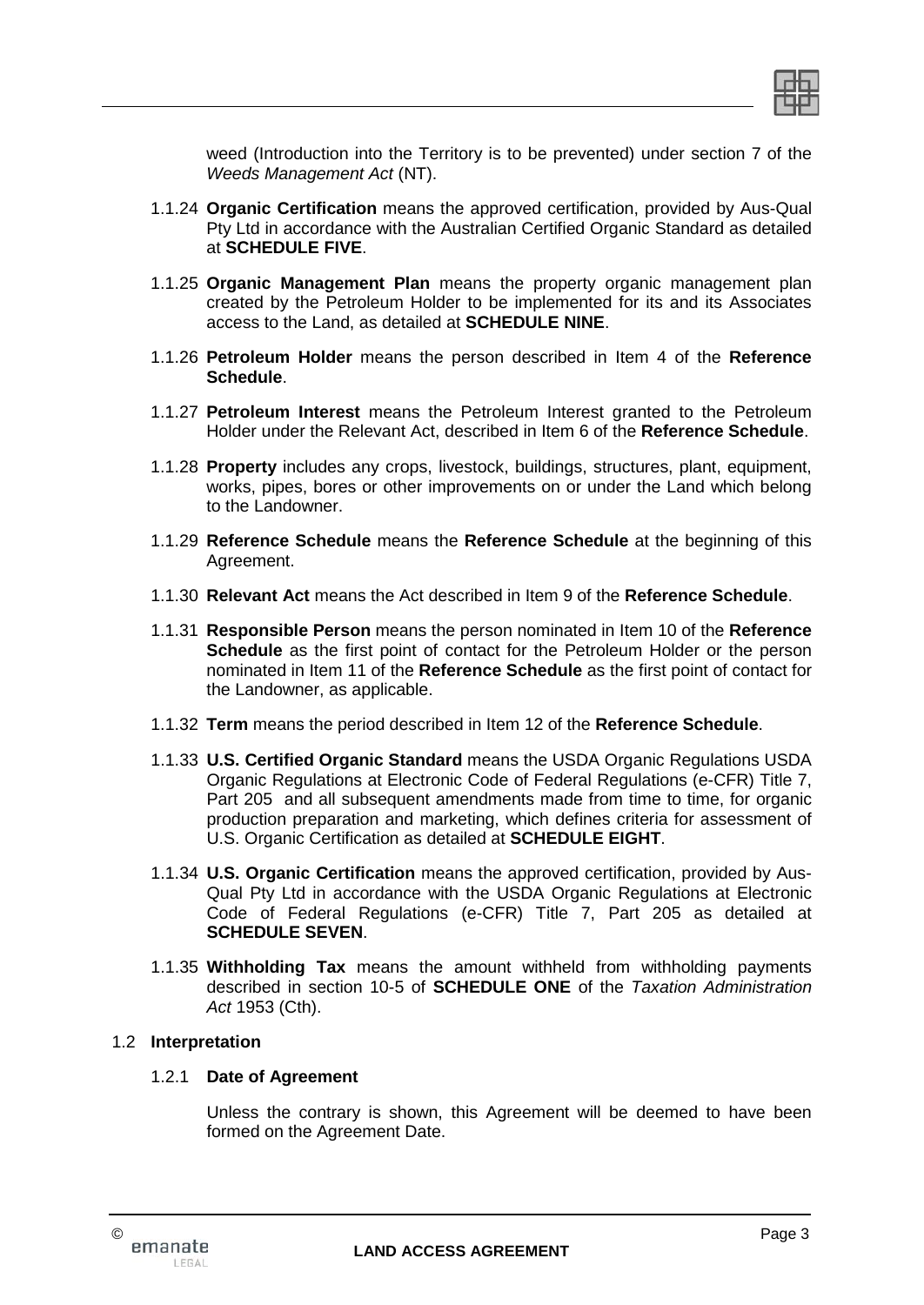

#### 1.2.2 Reference to:

- a. a person includes:
	- i. a corporation, trust, partnership, related party and government body; and
	- ii. the legal representatives, successors and assigns of that person; and
- b. a right includes a remedy, authority or power.

#### 1.2.3 **Plurals and Genders**

A word importing:

- a. the singular includes the plural and vice versa; and
- b. any gender includes all other genders.

#### 1.2.4 **Statutes and Regulations**

References to statutes, regulations, ordinances or by-laws include all statutes, regulations, ordinances or by-laws amending, consolidating or replacing them.

#### 1.2.5 **Severability**

- a. As far as possible all provisions of this Agreement will be construed so as not to be invalid, illegal or unenforceable in any respect.
- b. If any provision on its true interpretation is illegal, invalid or unenforceable, that provision will, as far as possible, be read down to the extent necessary to ensure that it is not illegal, invalid or unenforceable and so as to give it a valid operation of a partial character.
- c. If any provision or part of it cannot be read down, that provision or part will be deemed to be void and severable and the remaining provision of this Agreement will not be affected or impaired.

#### 1.2.6 **Whole Agreement**

- a. The provisions of this Agreement comprise the whole agreement between the Parties.
- b. No further terms will be implied or arise between the Parties under any collateral or other agreement made on or prior to the Agreement Date.

#### 1.2.7 **Headings**

- a. Headings and the table of contents to this Agreement have been inserted for guidance only and will not affect the construction of this Agreement.
- b. References to Clauses, schedules and annexures will be construed as references to Clauses of and schedules and annexures to this Agreement.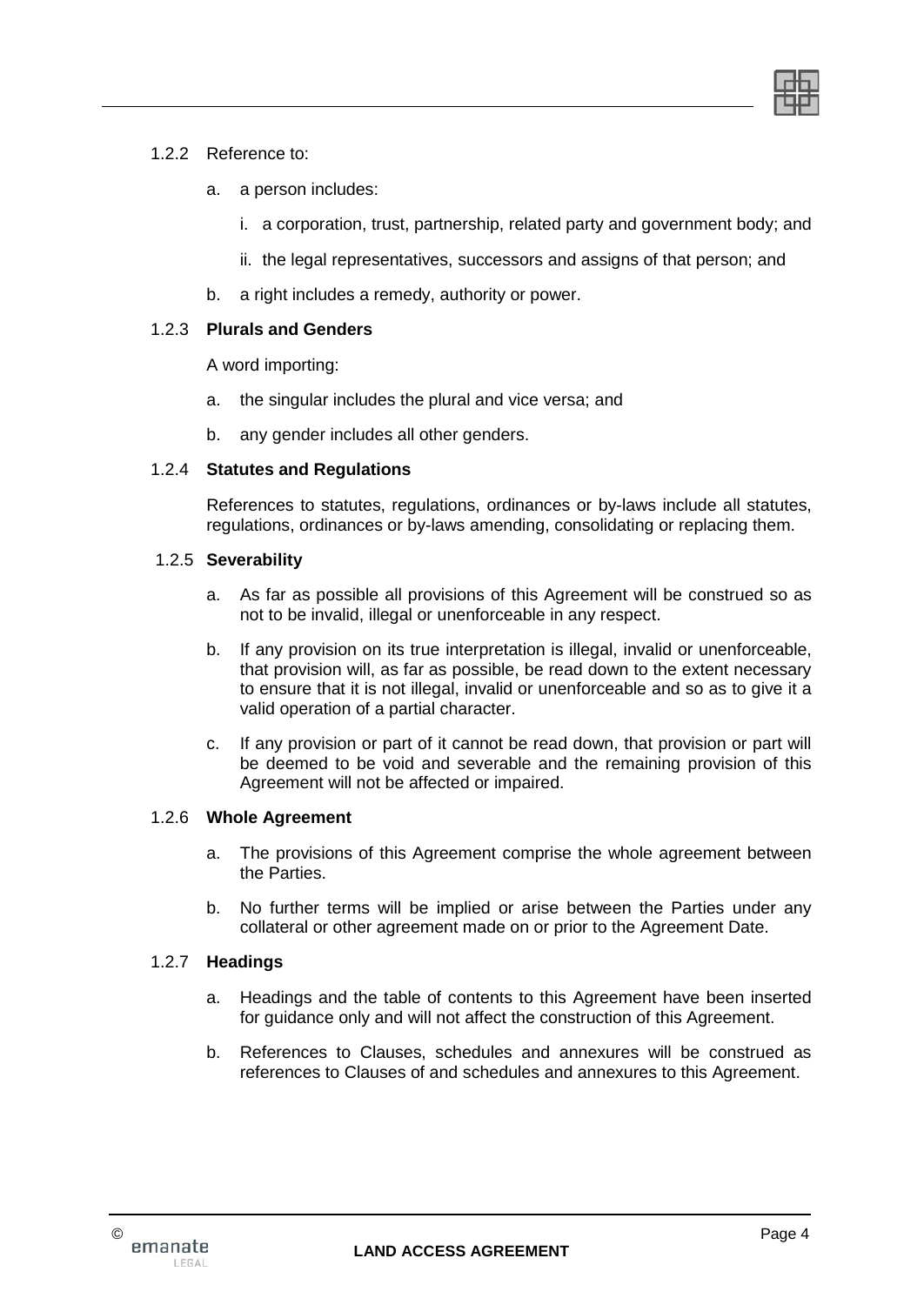

#### 1.2.8 **Inclusive Terms**

Including and similar terms are not words of limitation.

#### 1.2.9 **Corresponding Meanings**

Where a word or expression is given a particular meaning other parts of speech and grammatical forms of that word or expression have corresponding meanings.

## 1.3 **Parties**

- 1.3.1 If a Party consists of more than one (1) person, this Agreement binds each of them separately and any two (2) or more of them jointly.
- 1.3.2 An obligation, representation or warranty in favour of more than one (1) person is for the benefit of them separately and jointly.
- 1.3.3 A Party which is a trustee is bound both personally and in its capacity as a trustee.

# **General Conditions of Agreement**

# **2. FORMATION OF THIS AGREEMENT**

2.1 This Agreement comprises:

#### 2.1.1 **Reference Schedule**;

- 2.1.2 schedules and any annexures to schedules; and
- 2.1.3 operative provisions.
- 2.2 To the extent of any conflict or inconsistency between the documents listed in clause 2.1, those documents shall be interpreted in descending order of precedence in the order they are listed in clause 2.1.

# **3. OBJECTIVES OF THIS AGREEMENT**

The objectives of this Agreement are, so far as is reasonably practicable, to:

- 3.1 provide the foundation for a cooperative working relationship between the Landowner and the Petroleum Holder;
- 3.2 permit the Petroleum Holder and its Associates to enter the Land for the purpose of conducting the Activities during the Term;
- 3.3 ensure the safety of the Landowner and its animals and the Petroleum Holder;
- 3.4 use best endeavours to preserve the amenity of the Landowner;
- 3.5 ensure the Landowner and Petroleum Holder and their respective Associates treat each other with courtesy and respect;
- 3.6 find workable solutions, which may involve reasonable adjustments on the part of both parties to minimise the adverse impact of the Activities on the Land;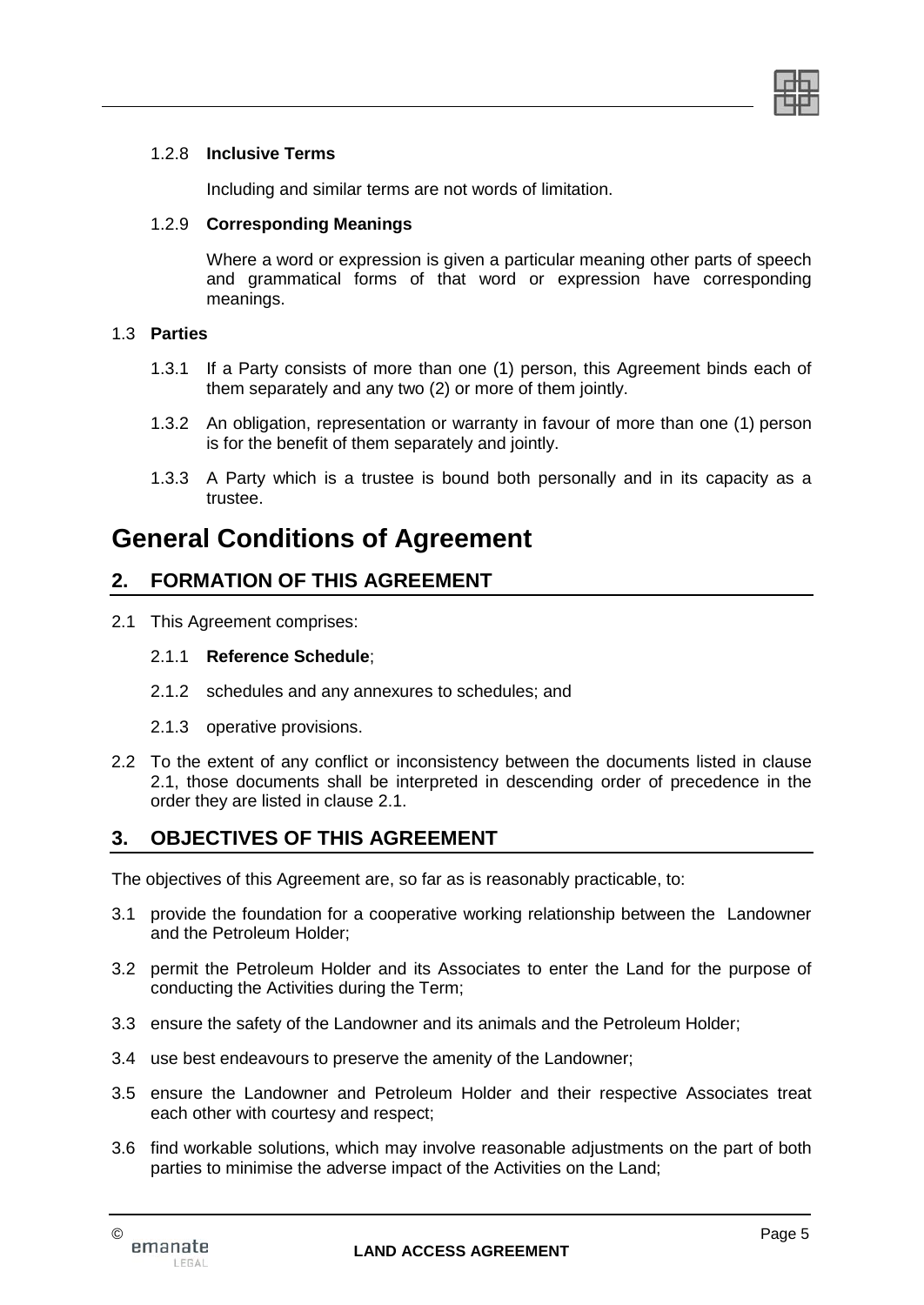

- 3.7 ensure the Landowner is properly compensated as required under the Relevant Act; and
- 3.8 identify ways the Landowner and the Petroleum Holder can help each other in the spirit of being "good neighbours".

# **4. TERM**

- 4.1 Subject to the Relevant Act, this Agreement continues for the Term;
- 4.2 Notwithstanding any other clause in this Agreement, the Parties acknowledge and agree that strictly no access to the Land will be undertaken by the Petroleum Holder, or the Petroleum Holder's Associates, until the commencement of the Term.

# **5. PARTIES**

- 5.1 The Petroleum Holder warrants that it is the holder of the Petroleum Interest and where more than one person holds the Petroleum Interest that all holders of the Petroleum Interest are parties to this Agreement. Where more than one person holds the Petroleum Interest, this Agreement binds them jointly and each of them individually.
- 5.2 The Landowner warrants that it is the Landowner as defined in the Relevant Act. Where more than one person is the Landowner, this Agreement binds them jointly and each of them individually.
- 5.3 A party that is a trustee is bound both personally and in its capacity as a trustee.
- 5.4 A party may perform its obligations and exercise its rights under this Agreement by its Associates and must ensure that those persons comply with this Agreement.

# **6. DISCLOSURES**

- 6.1 The Petroleum Holder:
	- 6.1.1 acknowledges that the Landowner has necessarily been dependent on the information provided to it by the Petroleum Holder about the Activities when negotiating this Agreement;
	- 6.1.2 acknowledges **SCHEDULE ONE** provides the list of the Activities, including location, the proposed work program and timing proposed to be carried out on the Land;
	- 6.1.3 has provided a general outline of the Petroleum Holder's overall project, detailed in **SCHEDULE ONE**; and
	- 6.1.4 has disclosed any other matters of importance to the Petroleum Holder in **SCHEDULE ONE**.
- 6.2 The Landowner:
	- 6.2.1 acknowledges that the Petroleum Holder has provided the information in **SCHEDULE ONE**;
	- 6.2.2 agrees that the Landowner understands the general nature and scope of the Activities; and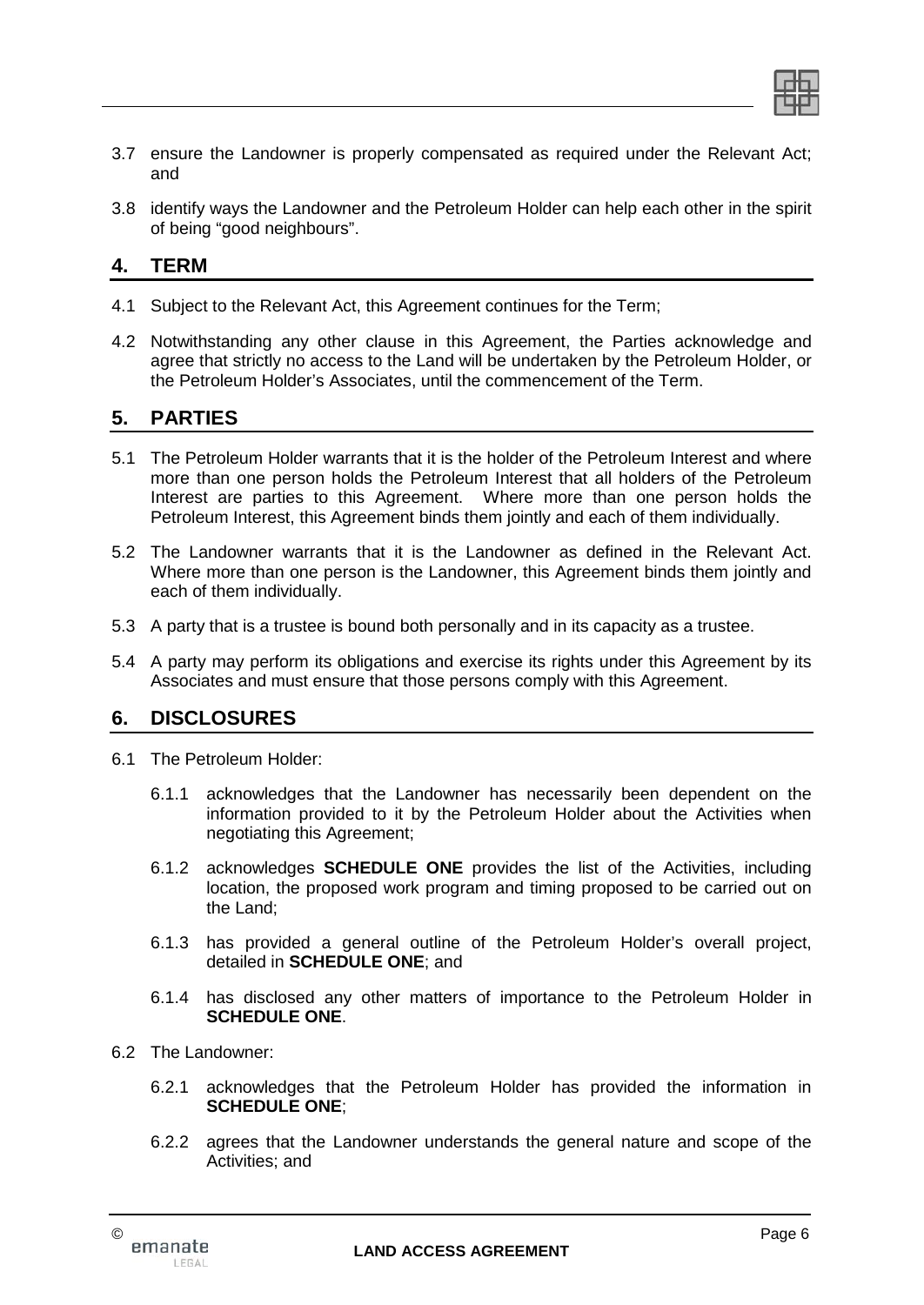

- 6.2.3 consents to the Activities within the Petroleum Interest upon the Land.
- 6.3 The Landowner:
	- 6.3.1 acknowledges that the Petroleum Holder has necessarily been dependent on the information provided to it by the Landowner about the current use of the Land and the Landowner's proposed use of the Land during the Term when negotiating this Agreement;
	- 6.3.2 has specified the current use of the Land in **SCHEDULE TWO**;
	- 6.3.3 has provided the proposed use for the Land during the Term in **SCHEDULE TWO**; and
	- 6.3.4 has disclosed any other matters of importance to the Landowner in **SCHEDULE TWO**.
- 6.4 The Petroleum Holder:
	- 6.4.1 acknowledges that the Landowner has provided the information in **SCHEDULE TWO**;
	- 6.4.2 acknowledges the importance of the matters disclosed in **SCHEDULE TWO** to the Landowner; and
	- 6.4.3 agrees that it understands the general nature and scope of the activities undertaken on the Land by the Landowner.

## **7. VARIATION OF ACTIVITIES**

- 7.1 The Landowner acknowledges that the Petroleum Holder may require a minor change/s to the Activities.
- 7.2 Should the Petroleum Holder require a minor change/s to the Activities, the Petroleum Holder must consult with the Landowner about the proposed minor change/s, and:
	- 7.2.1 the Petroleum Holder must give the Landowner notice about the proposed minor change/s; and
	- 7.2.2 if the Landowner agrees with any proposed minor change/s set out in the Notice, the Parties will sign it, which has the effect of amending this Agreement; and
	- 7.2.3 if the Landowner does not agree with any proposed minor change/s described in the Notice, it will be treated as a dispute under this Agreement.
- 7.3 Should the Petroleum Holder require a material change/s to the Activities, the Petroleum Holder must notify the Landowner in writing within fourteen (14) days. That Notice must specify the changes made to the Activities.
- 7.4 The Landowner may then within a further fourteen (14) days give the Petroleum Holder a Notice that specifies how the Landowner considers this change will alter the Petroleum Holder's Compensation Liability. The Landowner and the Petroleum Holder must use reasonable endeavours to: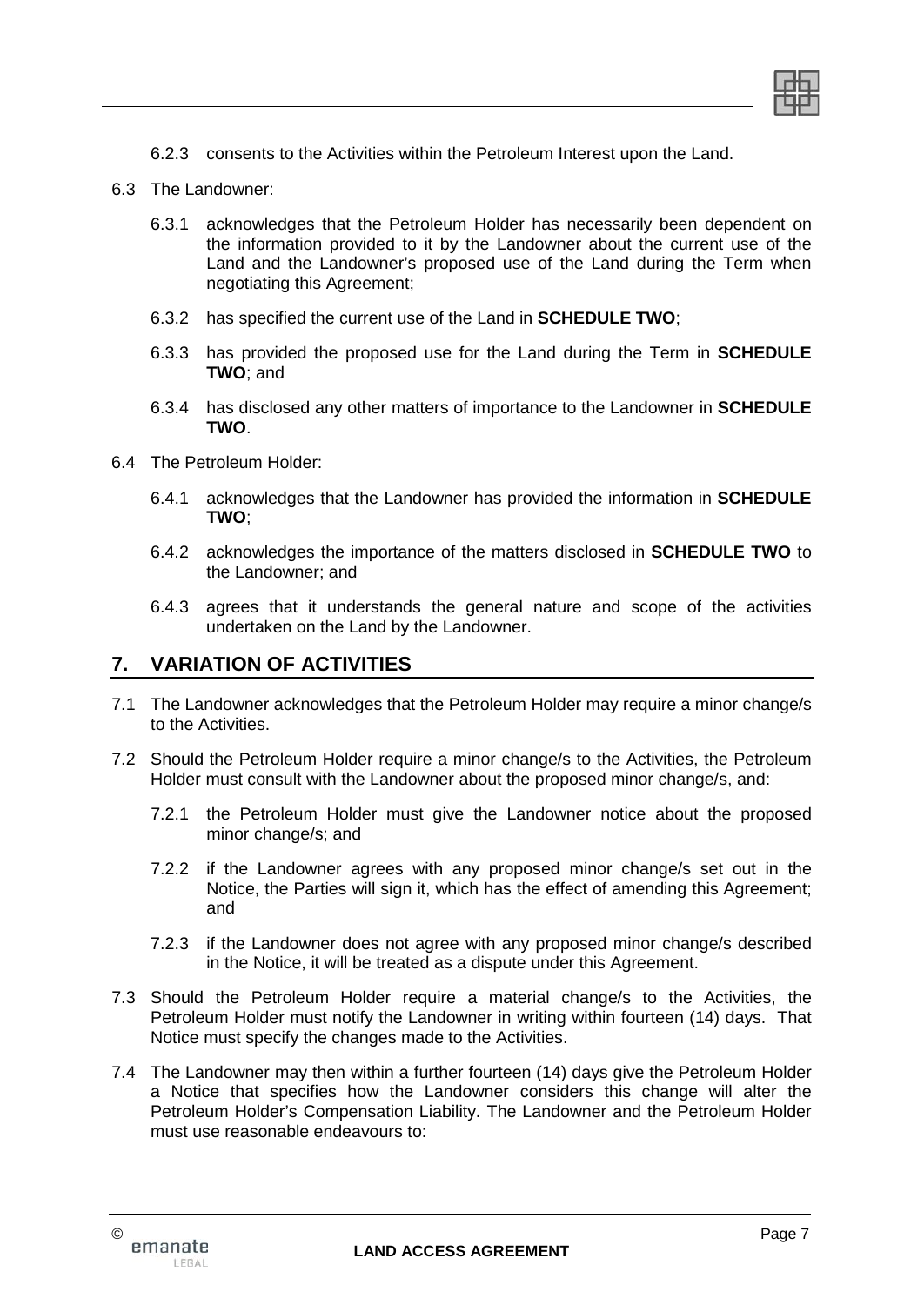

- 7.4.1 negotiate, where possible, a solution that minimises as far as possible the impact of materially changed Activities; and
- 7.4.2 agree any change to the Compensation, having regard to any compromise negotiated under paragraph 7.4.1.
- 7.5 If a material change to the Activities is required during the Term, the Petroleum Holder must not access the Land to conduct the changed Activities, until compensation has been agreed between the Petroleum Holder and the Landowner. Any activities outside the scope of Activities are not included in the Compensation, unless otherwise agreed.
- 7.6 If the Landowner materially changes the current or proposed use of the Land at any time after the Agreement Date, the Landowner must notify the Petroleum Holder in writing as soon as practicable. That Notice must:
	- 7.6.1 specify the change made to the current or proposed use of the Land;
	- 7.6.2 provide sufficient details of the likely impact of the change to enable the Petroleum Holder to identify whether the change may impact on the conduct of the Activities on the Land; and
	- 7.6.3 provide updated information about the current or proposed use of the Land.
- 7.7 If the Petroleum Holder acting reasonably considers the change notified under clause 7.6, will impact on the conduct of the Activities on the Land, it may give the Landowner a Notice that specifies how the Petroleum Holder considers that change will impact on the conduct of Activities on the Land. The Petroleum Holder and the Landowner will then use reasonable endeavours to:
	- 7.7.1 negotiate, where possible, a solution that minimises as far as possible the impact on the conduct of Activities on the Land; and
	- 7.7.2 agree any change to the Compensation payable to the Landowner, having regard to any compromise negotiated under paragraph 7.7.1;
	- 7.7.3 However, the Landowner is not entitled to additional compensation or to a change to the Compensation only because the Landowner changes the current or proposed use of the Land.

# **8. ACTIVITIES AND ACCESS**

- 8.1 The Landowner and the Landowner's Associates must:
	- 8.1.1 not interfere with the Activities;
	- 8.1.2 not interfere with the Petroleum Holder's rights to access the Land and carry out the Activities; and
	- 8.1.3 give consent to the Petroleum Holder obtaining an approval where such approval is reasonable and can only be obtained with the consent of the Landowner.
- 8.2 The Petroleum Holder and its Associates will be entitled to access to and from the Land by way of the Access Tracks in **SCHEDULE FOUR** and otherwise in accordance with the terms of this Agreement, and the provisions of the Relevant Act.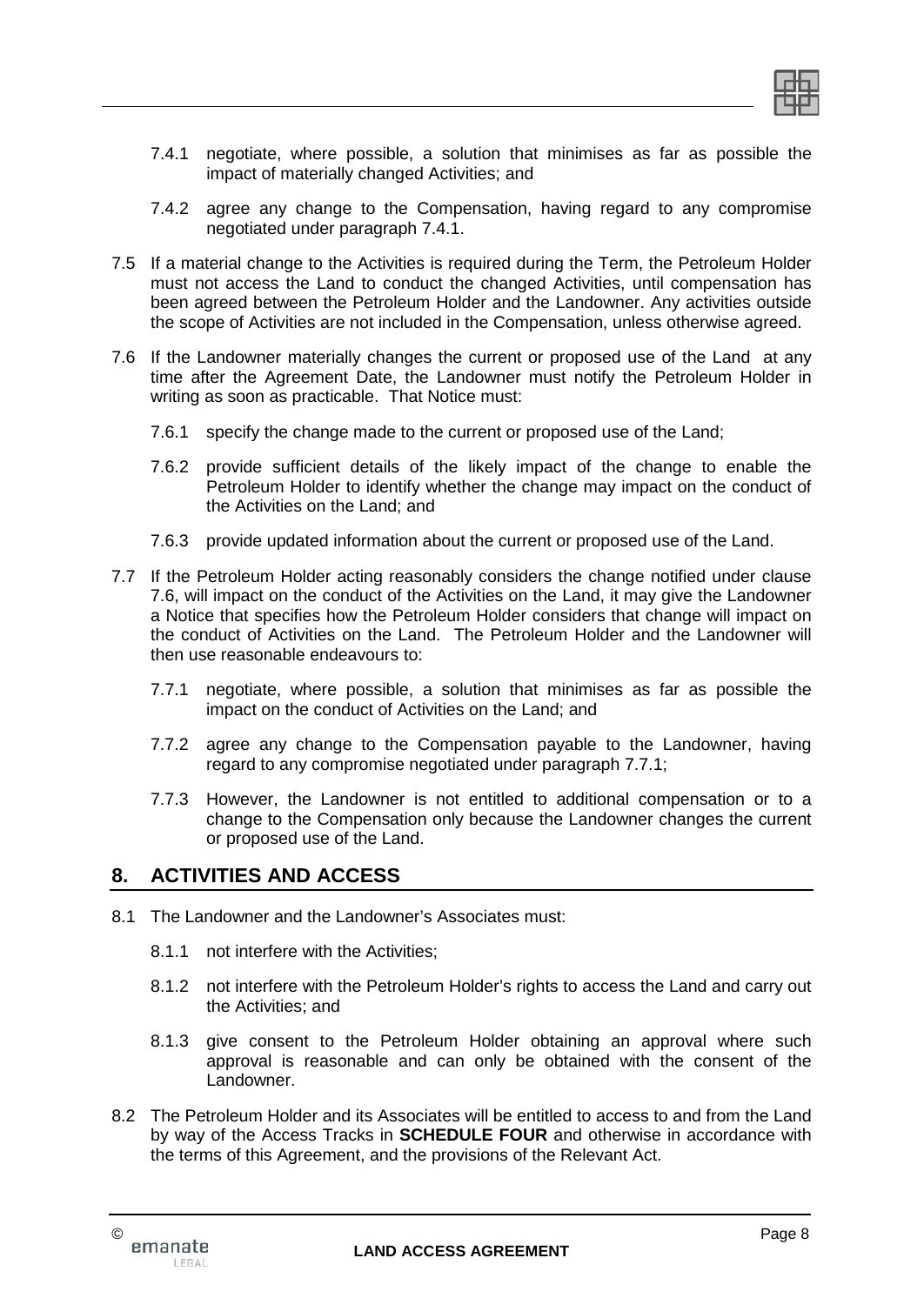

# **9. PETROLEUM HOLDER'S LAND ACCESS PRACTICES**

- 9.1 Notwithstanding any other provision of this Agreement, prior to accessing or upon arriving to undertake the Activities from the commencement of the Term, the Petroleum Holder must and must ensure their Associates:
	- 9.1.1 receive information and training specific to the obligations of the Petroleum Holder and carry and produce a document to show they have received the appropriate information and training;
	- 9.1.2 fully wash down vehicles by an approved person;
	- 9.1.3 check clothing (including footwear and socks) for potential materials (mud, dirt, plant material) Any material found should be isolated and not taken onto site;
	- 9.1.4 ensure that no access occurs when wet weather conditions are reasonably likely to result in damage;
	- 9.1.5 ensure no alcohol, animals or firearms are taken on to the Land;
	- 9.1.6 ensure no shooting, hunting, or fishing is undertaken on the Land;
	- 9.1.7 at all times only gain access using the most practical entrance as negotiated between the Petroleum Holder and the Land Holder and follow designated tracks in ongoing consultation and communication with the Landowner; and
	- 9.1.8 notify the Landowner when on site.
- 9.2 Notwithstanding any other provision of this Agreement, while upon the Land, the Petroleum Holder must and ensue their Associates:
	- 9.2.1 keep a personnel register for all employees and Associates of the Petroleum Holder on the Land and be made available on request to the Landowner;
	- 9.2.2 at all times abide by all instructions given to it by the Landowner in relation to the closing or shutting of gates on the Land, and in the absence of instruction, all gates are to be left in the same state as they were found, unless instructed otherwise by the Landowner;
	- 9.2.3 ensure that all of its vehicles entering the Land maintain a maximum speed limit of 40km/h on all property tracks while conducting the Activities;
	- 9.2.4 do not smoke whilst they are on the Land;
	- 9.2.5 ensure that any contamination of the Land caused by the Petroleum Holder, will be the responsibility of the Petroleum Holder and such the Petroleum Holder will be liable for damage;
	- 9.2.6 ensure all contaminating material is properly stored and managed;
	- 9.2.7 ensure all rubbish or waste produced in carrying out the Activities is removed from the Land;
	- 9.2.8 take specific precautions to avoid any fire dangers, in consultation with the Landowner, and to the satisfaction of the Landowner;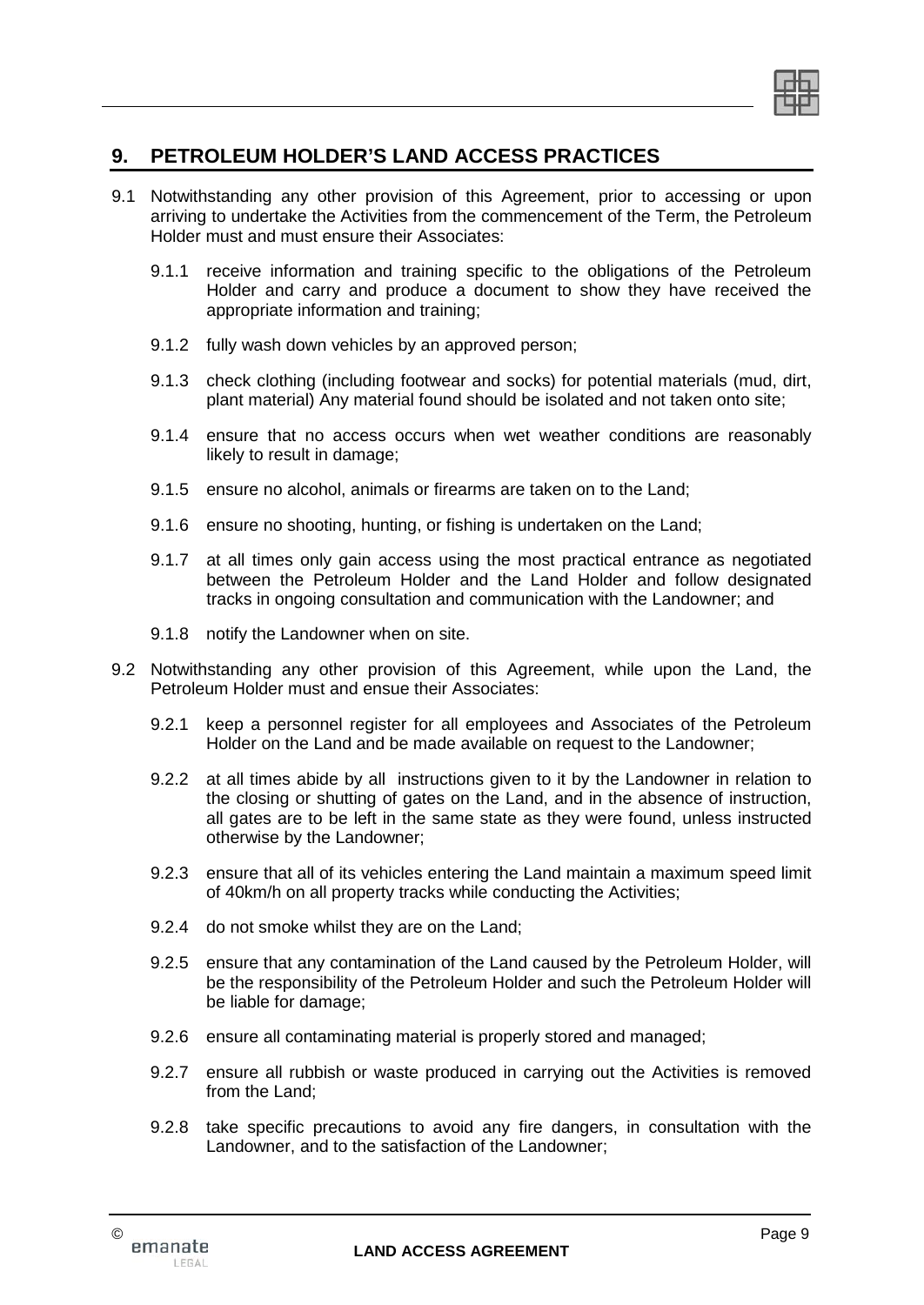- 9.2.9 ensure fires are not lit on the Land in any circumstance;
- 9.2.10 acknowledge and agree that the Landowner may accompany the Petroleum Holder's Associates at their own discretion and at their own cost but subject to the Landowner complying with the Petroleum Holder's safety requirements;
- 9.2.11 take every reasonable effort to minimise disturbance to people, livestock, property, trees and vegetation and the creation of erosion hazards;
- 9.2.12 ensure vehicle and machine movements which may unduly damage roads, tracks or cultivation (particularly when wet) be curtailed, to the extent practicable. If unavoidable, any such damage must be repaired at the Petroleum Holder's own cost and expense, as soon as conditions permit;
- 9.2.13 ensure machinery on the Land is supervised and operated by qualified personnel and in a safe manner;
- 9.2.14 keep a numbered record of any marker pegs used on the Land, ensure the marker pegs are positioned where they are not likely to cause injury, and the Petroleum Holder will ensure that all marker pegs used on the Land are removed in accordance with numbered record required to kept in accord with this clause 9.2.14;
- 9.2.15 make available to the Landowner (including any authorised representative of the Landowner) a "Visitors Pack" or other clothing or equipment required in accordance with ordinary Safety Codes (e.g. helmet, goggles, boots) to enable the Landowner to access drill rig and other sites to monitor Petroleum Holder Activities, and consult in relation to any issues on the Land; and
- 9.2.16 comply with all applicable laws relating to access and use of the Land and any agreements regarding access to or use of the Land, as agreed and amended from time to time.

# **10. WATER RIGHTS & MAKE GOOD OBLIGATION**

- 10.1 The Petroleum Holder agrees that no underground water will be sourced from the Land for the undertaking of the Activities.
- 10.2 Notwithstanding clause 10.1, the Petroleum Holder acknowledges its Make Good Obligation regarding any reduction in water quality, quantity or volume as a direct result of the Activities on the Land.

# **11. PREFERENCE IN CONTRACTING FOR WORK**

- 11.1 Should the Petroleum Holder require third party services for the Activities on the Land, the Petroleum Holder agrees to first notify the Landowner of the required services and, should the Landowner notify the Petroleum Holder that it is intends on providing the required services, the Petroleum Holder must give preference to the Landowner in providing the required services where:
	- 11.1.1 the Landowner has the capability to carry out the required services, including adequate financial resources, management and technical skills to complete the required services;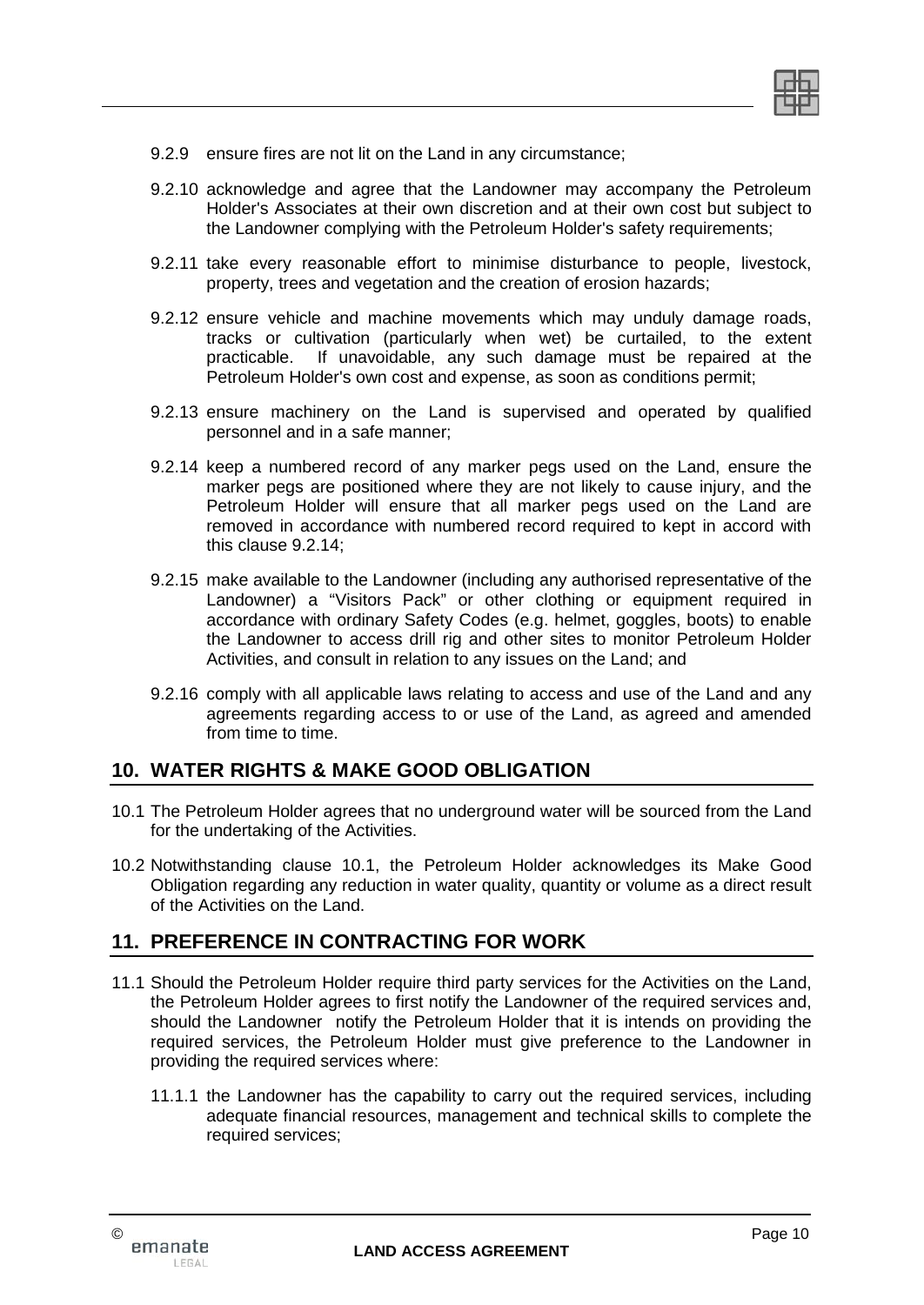

- 11.1.2 the price offered by the Landowner to provide the required services is not materially higher than that offered by other potential service providers; and
- 11.1.3 the Landowner meets the minimum requirements in terms of:
	- a. the Northern Territory occupational health, safety and environmental standards;
	- b. holds any required licences or regulatory approvals to perform the required services; and
	- c. the Petroleum Holder's reasonable requirements as to insurance such that the services can be provided in a safe and lawful manner, provided that nothing in this clause 11, conflicts with any other contractual or legal requirement that the Petroleum Holder may have to give preference to other potential service providers.

# **12. REHABILITATION**

- 12.1 The Landowner acknowledges that the Petroleum Holder must, when rehabilitating any part of the Land affected by the Activities, comply with any environmental authority for the Petroleum Holder.
- 12.2 The Petroleum Holder will consult the Landowner and subject to any statutory requirements, have reasonable regard to the Landowner's proposals relating to rehabilitation and the way in which the Land will be rehabilitated and relevant requirements for environmental compliance for the Activities.
- 12.3 The Petroleum Holder must promptly report to the Landowner the occurrence of any unauthorised environmental damage or other damage to the Land caused by the Activities. Where the Activities cause Unauthorised Damage to the Land, clause 20 of this Agreement applies.

# **13. WEED MANAGEMENT**

The following measures will be put in place to reduce the risk of the spread of Noxious Weeds:

- 13.1 Comply with the Northern Territory Weed Management Handbook 2015.
- 13.2 Comply with clauses 9.1.2 and 9.1.3.
- 13.3 Request advice from the Landowner prior to attendance at each particular site regarding the location of weeds and amend the Activities accordingly to avoid these locations if reasonably practicable.
- 13.4 If the Petroleum Holder's Associates come into physical contact with a weed of concern on site, or if the Landowner becomes aware of same as a result of the Petroleum Holder's activities on the Land, and notifies the Petroleum Holder, they must:
	- 13.4.1 remove any weed/seeds from clothing, and check and shake out trouser pockets, cuffs, socks, shoes before leaving site. Materials should be placed in sealed plastic bags and removed from the Land; and
	- 13.4.2 wash down all vehicles and plant.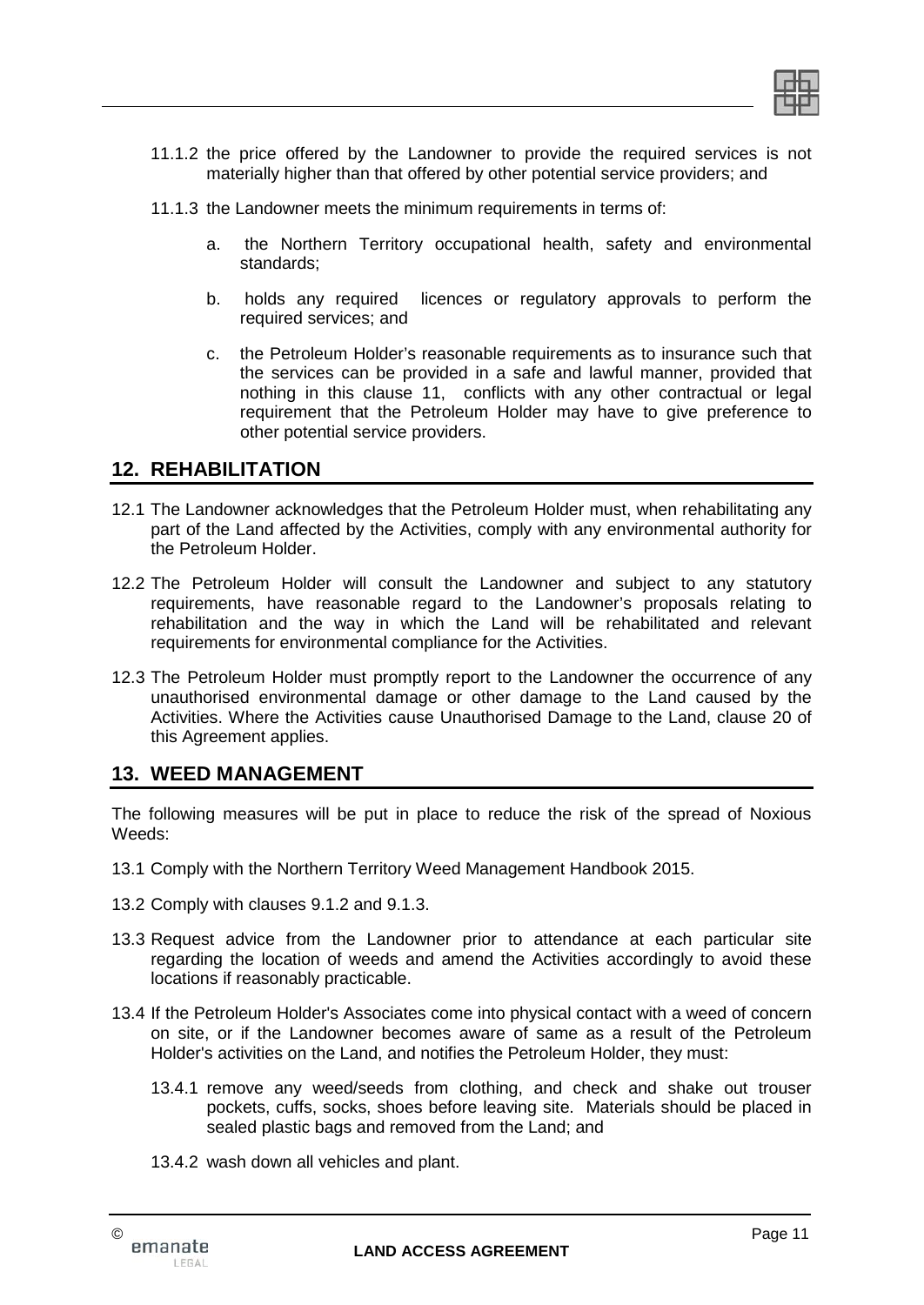

- 13.5 After the Petroleum Holder has completed the Activities and after the Term of this Agreement, the Petroleum Holder agrees:
	- 13.5.1 the Petroleum Holder will be responsible for the spread of any Noxious Weeds, that are a direct result of the Activities; and
	- 13.5.2 will arrange for the removal and destruction of any noxious weeds.
- 13.6 The Petroleum Holder will negotiate with the Landowner for the removal of the noxious weeds by the Landowner at the Petroleum Holders cost.

# **14. STOCK MANAGEMENT**

- 14.1 The Petroleum Holder must not interfere with the Landowner's current or proposed use of the Land except to the extent reasonably necessary to carry out the Activities.
- 14.2 The Petroleum Holder must ensure that all of its vehicles entering the Land maintain a maximum speed limit of sixty (60) kph on the Access Tracks while conducting the Activities.
- 14.3 The Petroleum Holder must ensure that all of its vehicles entering the Land reduce their speed to less than ten (10) kph along Access Tracks within one (1) kilometre radius of any house and any watering point or stock yard where cattle are present.
- 14.4 All cattle and cattle personnel have right of way on the road.
- 14.5 The Petroleum Holder will securely enclose and keep enclosed all drill sumps with cattle panels to exclude livestock until the sumps are backfilled and made safe.
- 14.6 Except to the extent caused or contributed to by the Landowner, the Petroleum Holder will reimburse the Landowner in the event that any stock are injured or destroyed by the Activities at current market value, and in accordance with clause 20 of this Agreement.

# **15. NOTIFICATION OF ACCESS**

- 15.1 Except in the case of an emergency, the Petroleum Holder must provide the Landowner with notice:
	- 15.1.1 seven (7) days prior to initial entry in respect of the Activities; and
	- 15.1.2 forty-eight (48) hours verbal or written notice prior to each period of entry in respect of the Activities, including the following periods of entry:
		- a. before preparation works (such as mobilisation of equipment, construction of Access Track, construction of excavation site area etc);
		- b. before the Activities; and
		- c. before commencing decommissioning and rehabilitation activities.
- 15.2 For the avoidance of doubt, nothing in this clause 15 or the Agreement in general discharges any of the Petroleum Holder's obligations to give a landowner notice under the Relevant Act.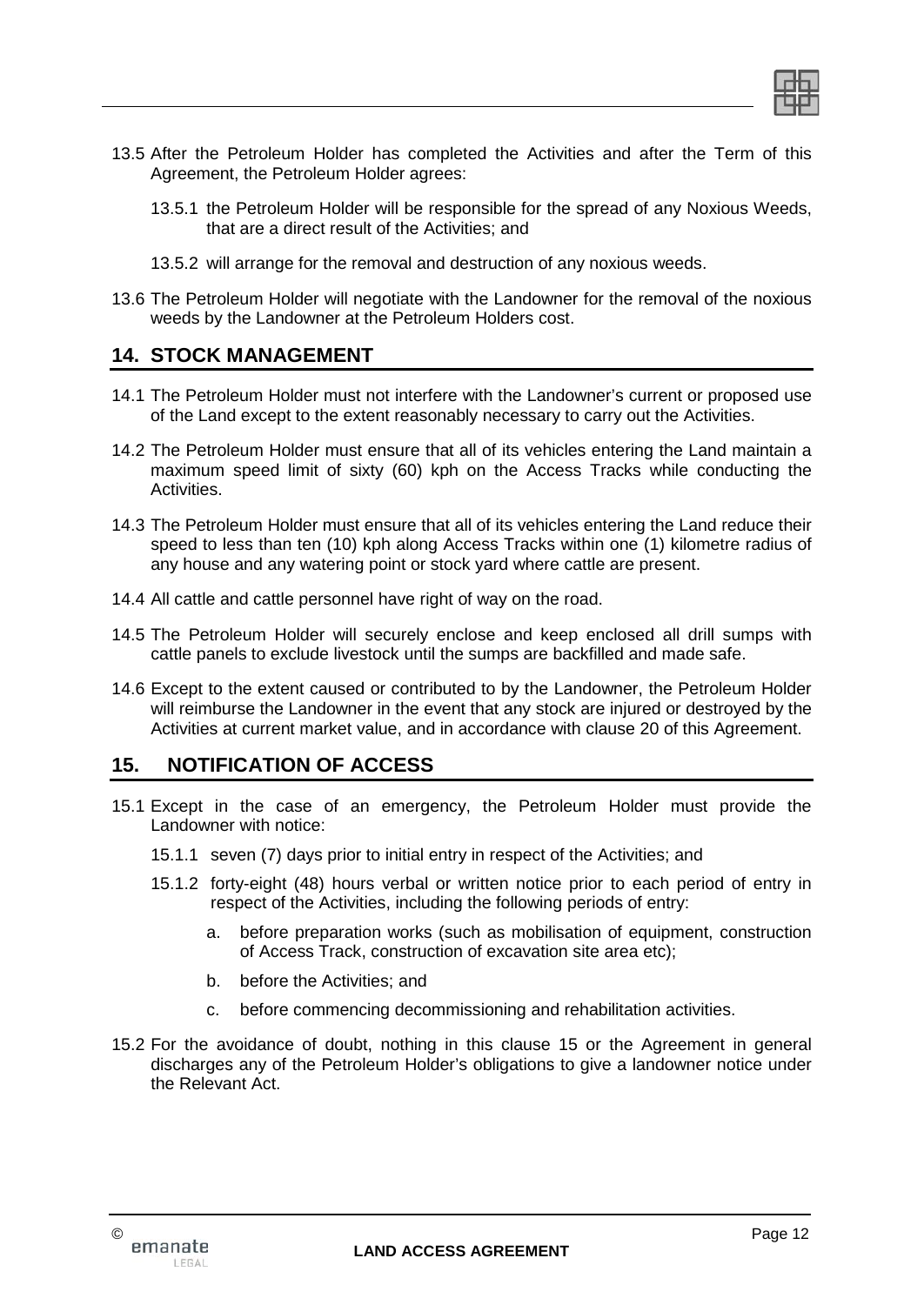

# **16. COMMUNICATION**

- 16.1 The Petroleum Holder will ensure that:
	- 16.1.1 the Petroleum Holder's Responsible Person or a suitably qualified person will accompany drilling and other contractors on site at the time of initial entry;
	- 16.1.2 the Petroleum Holder agrees to make contact with the Landowner and negotiate suitable communication channels; and
	- 16.1.3 the Petroleum Holder agrees not to make unnecessary contact with the Landowner by way of the Landowner's home telephone.
- 16.2 Where practicable, the Petroleum Holder's Responsible Person will maintain contact with the Responsible Person for the Landowner through the work program, particularly:
	- 16.2.1 before commencing a new operational phase of the Activities; and
	- 16.2.2 to obtain feedback from the Landowner about the carrying out of the Activities and any unforeseen impacts that the program is having on the Landowner.
- 16.3 Upon completion of the Activities, the Petroleum Holder's Responsible Person will inform the Responsible Person for the Landowner about:
	- 16.3.1 the potential use of incidental infrastructure following completion of any activities (e.g. drill pads, access tracks, borrow pits, casing etc); and
	- 16.3.2 any need for further negotiations regarding an agreement for any further activities.
- 16.4 The Petroleum Holder's Responsible Person will invite the Landowner to inspect the work are when the project and any rehabilitation are finished so that any problems can be discussed.

## **17. AERIAL SURVEYS**

- 17.1 The Petroleum Holder will ensure that, in relation to any helicopter / aerial surveys:
	- 17.1.1 the Petroleum Holder's Responsible Person (or authorised contractor) will contact the Responsible Person for the Landowner at least ten (10) days prior to the agreed commencement date for undertaking the Activities, and confirmed forty eight (48) hours from the flyover of the Land, so that the Landowner has sufficient opportunity to relocate cattle / stock on the Land as required; and
	- 17.1.2 the Landowner reserves the right to disapprove any flyovers / aerial surveys that the Landowner believes would have an impact on the Landowners use of the land and carrying on of grazing operations on the Land.
- 17.2 All aviation rules and regulations will be complied with at all times.

## **18. INFRASTRUCTURE**

18.1 Subject to this clause, the Infrastructure will remain the property of the Petroleum Holder irrespective of whether the Infrastructure is permanently attached to the Land.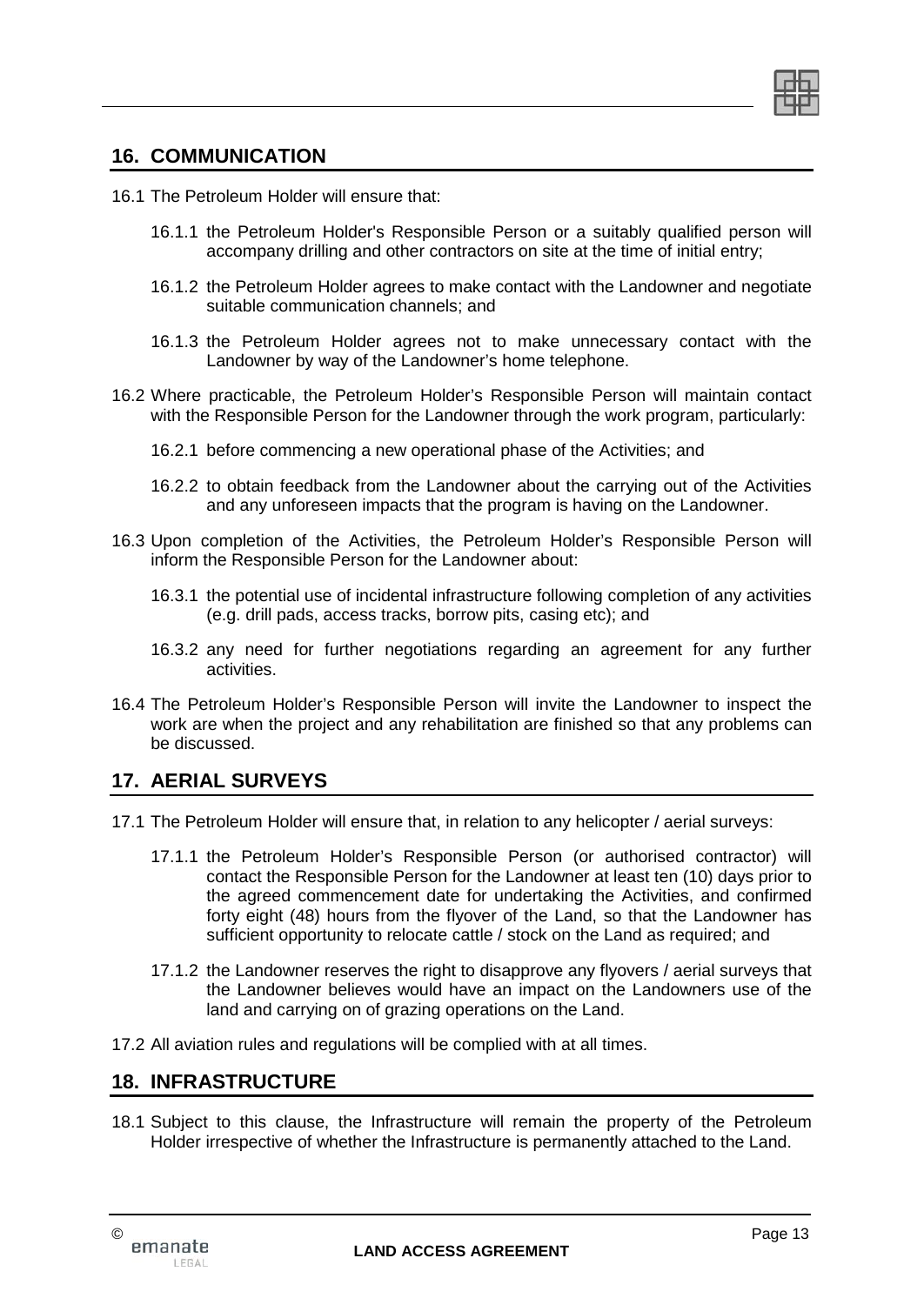

- 18.2 The Petroleum Holder must maintain the Infrastructure in a safe condition.
- 18.3 The Landowner may at its risk remove Abandoned Infrastructure from the Land and dispose of it, and the Petroleum Holder must reimburse the Landowner for the reasonable and necessary cost of doing so and of the Landowner's time.
- 18.4 Unless the parties otherwise agree, improvements made by the Petroleum Holder to existing roads and tracks on or that provide access to the Land do not reduce the Petroleum Holder's liability to pay Compensation under the Relevant Act.
- 18.5 At the end of the Term, if the Landowner requests that it do so, the Petroleum Holder will leave, for the Landowner's use, the roads and tracks that it improved or constructed, unless the Petroleum Holder is required by the Relevant Act or any other law or by the terms of the Title or any other relevant approvals to remove or rehabilitate the areas of the roads and tracks.

## **19. COMPENSATION**

- 19.1 The Petroleum Holder must pay to the Landowner Compensation.
- 19.2 The Landowner acknowledges that the Compensation is in full and final satisfaction of the Petroleum Holder's Compensation Liability for the Activities, under the Relevant Act and compensates for all of the impacts of the Activities.
- 19.3 This Agreement does not prevent the Landowner from bringing a Claim for additional compensation after the Agreement Date in respect of any other activities conducted by the Petroleum Holder that:
	- 19.3.1 are not part of the Activities; or
	- 19.3.2 are not otherwise contemplated by this Agreement.

#### (**Additional Loss**).

- 19.4 Any claim for Additional Loss will be made in accordance with this clause 19.
- 19.5 If the Landowner reasonably believes it has suffered Additional Loss it may give the Petroleum Holder a notice (**Notice of Additional Loss**) specifying:
	- 19.5.1 details of the Additional Loss suffered by the Landowner; and
	- 19.5.2 how the Additional Loss resulted from the Petroleum Holder's Activities.
- 19.6 If the Landowner gives the Petroleum Holder a Notice of Additional Loss, the Parties must negotiate in good faith to seek to determine whether the Petroleum Holder must pay the Landowner further compensation in respect of the Additional Loss specified in the Notice of Additional Loss and, if so, the amount of the further compensation.
- 19.7 If the Parties cannot reach agreement, it will be treated as a Dispute.
- 19.8 The Landowner must take reasonable steps to mitigate its Additional Loss associated with any Claim for Additional Loss made under this clause 19.
- 19.9 The Parties acknowledge that the Compensation does not account for any Make Good Obligation that may arise in respect of bores on the Land.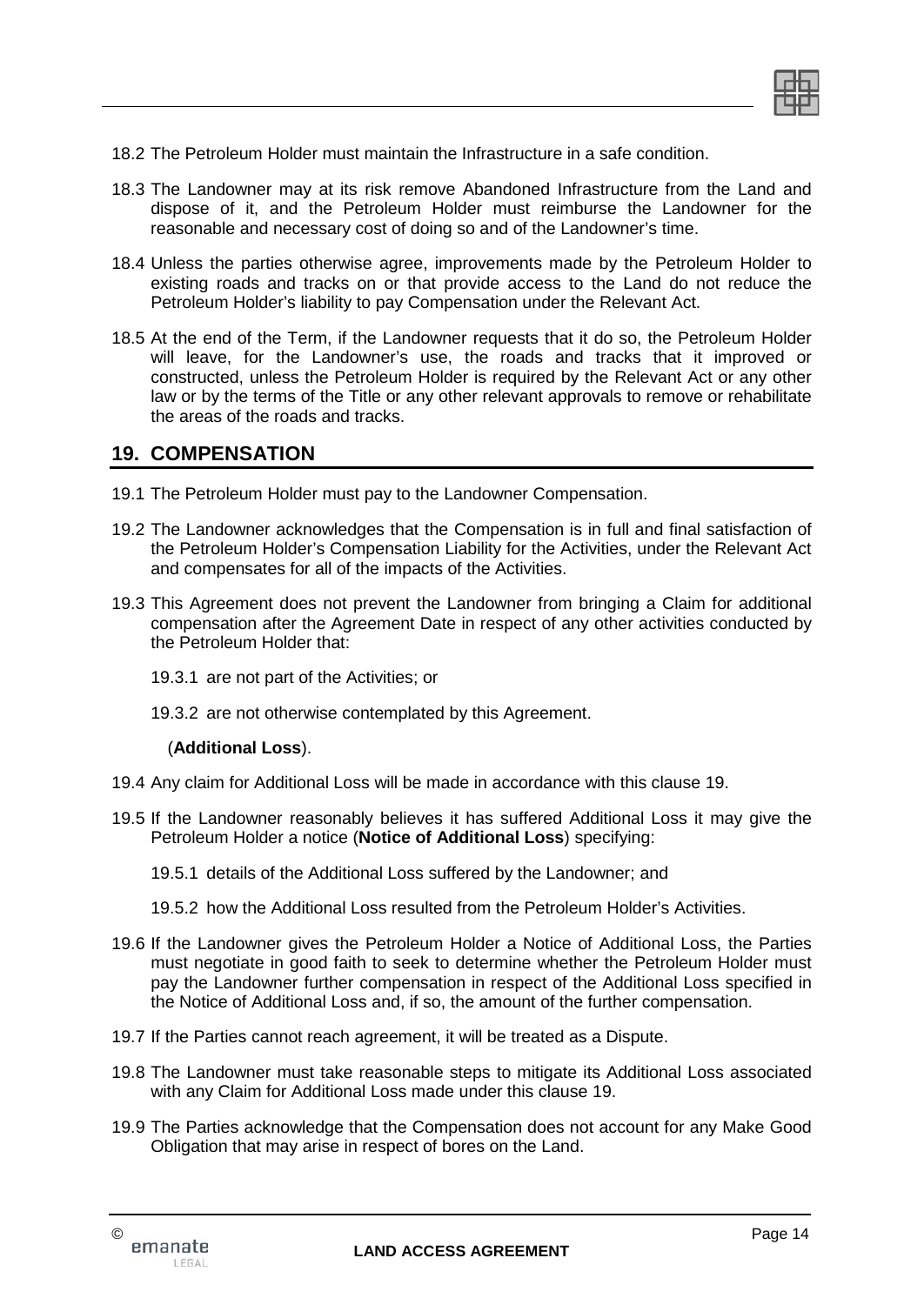

19.10 The Parties expressly acknowledge that this clause 19 of this Agreement, operates between the Parties to this Agreement only and that this clause 19 relates solely to the matters referred to in this Agreement, and will not be viewed as a precedent to any future agreement regarding the Petroleum Interest and or the Land.

# **20. UNAUTHORISED DAMAGE**

- 20.1 If, as a result of Activities, the Landowner considers, acting reasonably, that the Petroleum Holder has caused damage to Property that is not authorised under this Agreement (**Unauthorised Damage**), the Landowner may give the Petroleum Holder Notice specifying:
	- 20.1.1 the extent of the Unauthorised Damage;
	- 20.1.2 how that Unauthorised Damage resulted from Activities; and
	- 20.1.3 whether the Unauthorised Damage involves damage to Property that is capable of repair and, if so, the manner in which and the time by which the Landowner acting reasonably requests the repair be made.
- 20.2 The Landowner must take reasonable steps to mitigate its loss as a result of the Unauthorised Damage.
- 20.3 The Petroleum Holder must take reasonable steps to minimise any Unauthorised Damage.
- 20.4 Where a notice under clause 20.1 has been given to the Petroleum Holder, the Petroleum Holder must at the election of the Landowner acting reasonably do all or any of these things:
	- 20.4.1 repair the damage to the Property to the reasonable satisfaction of the Landowner;
	- 20.4.2 replace the Property;
	- 20.4.3 compensate the Landowner for the Unauthorised Damage.
- 20.5 If the Petroleum Holder does not repair the Unauthorised Damage to the Property within the time reasonably required by the Landowner in the notice given under clause 20.1:
	- 20.5.1 the Landowner may carry out the repairs; and
	- 20.5.2 the Petroleum Holder will compensate the Landowner for the reasonable and necessary cost of repairs to the Property and the Landowner's time.

## **21. FURTHER CLAIMS BY THE LANDOWNER**

- 21.1 This Agreement does not prevent the Landowner from bringing a Claim after the Agreement Date in respect of any other activities conducted by the Petroleum Holder that:
	- 21.1.1 are not part of the Activities; or
	- 21.1.2 are not otherwise contemplated by this Agreement.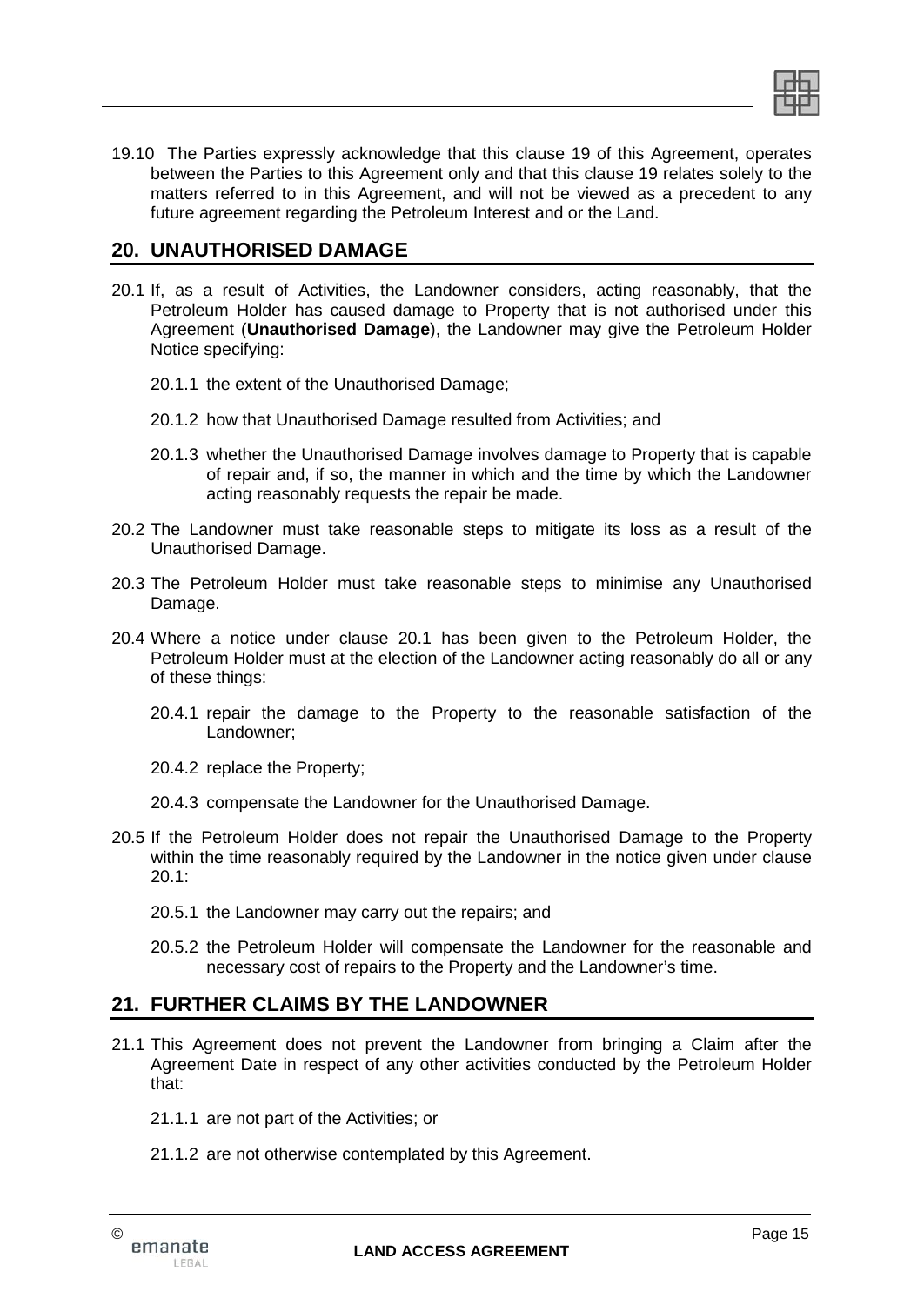

21.2 The Landowner must take reasonable steps to mitigate its Loss associated with any such Claim.

# **22. ORGANIC CERTIFICATION**

- 22.1 The Petroleum Holder acknowledges and agrees that:
	- 22.1.1 the Landowner's grazing business on the Land holds Organic Certification and U.S. Organic Certification; and
	- 22.1.2 the Petroleum Holder understands the Australian Certified Organic Standard and the requirements of the Landowner to continue to hold an Organic Certification, as detailed in the Australian Certified Organic Standard; and
	- 22.1.3 the Petroleum Holder understands the U.S. Certified Organic Standard and the requirements of the Landowner to continue to hold an U.S. Organic Certification, as detailed in the U.S. Certified Organic Standard.
- 22.2 The Petroleum Holder agrees the Activities undertaken by the Petroleum Holder on the Land will not impact or cause to be impacted the Landowner's Organic Certification or U.S. Organic Certification.
- 22.3 The Petroleum Holder indemnifies and will keep indemnified the Landowner for any Claim or, Loss arising from the Petroleum Holder's breach of this clause 22, except to the extent the Claim is caused by the negligence or act or omission of the Landowner or its Associates.
- 22.4 The Petroleum Holder must implement the Organic Management Plan whilst the Petroleum Holder and or its Associates undertake any access to the Land for the Activities.

# **23. DISPUTE RESOLUTION**

- 23.1 All Disputes under this Agreement must be resolved in accordance with this clause.
- 23.2 The Responsible Person for the Landowner may give notice to the Responsible Person for the Petroleum Holder that a Dispute exists, describing the Dispute.
- 23.3 The Responsible Person for the Petroleum Holder may give notice to the Responsible Person for the Landowner that a Dispute exists, describing the Dispute.
- 23.4 The Responsible Person for the Landowner and the Responsible Person for the Petroleum Holder must in the first instance use reasonable endeavours to resolve the Dispute.
- 23.5 The parties may appoint a mutually agreed mediator to mediate the Dispute in accordance with the Australian Institute of Arbitrators and Mediators Mediation Rules, and in the absence of agreement either party may apply to the Australian Institute of Arbitrators and Mediators for the appointment of a mediator.
- 23.6 If the Dispute is not resolved within twenty (20) Business Days of when the initial notice was given under clauses 23.2 or 23.3, either party may seek to resolve the Dispute as follows: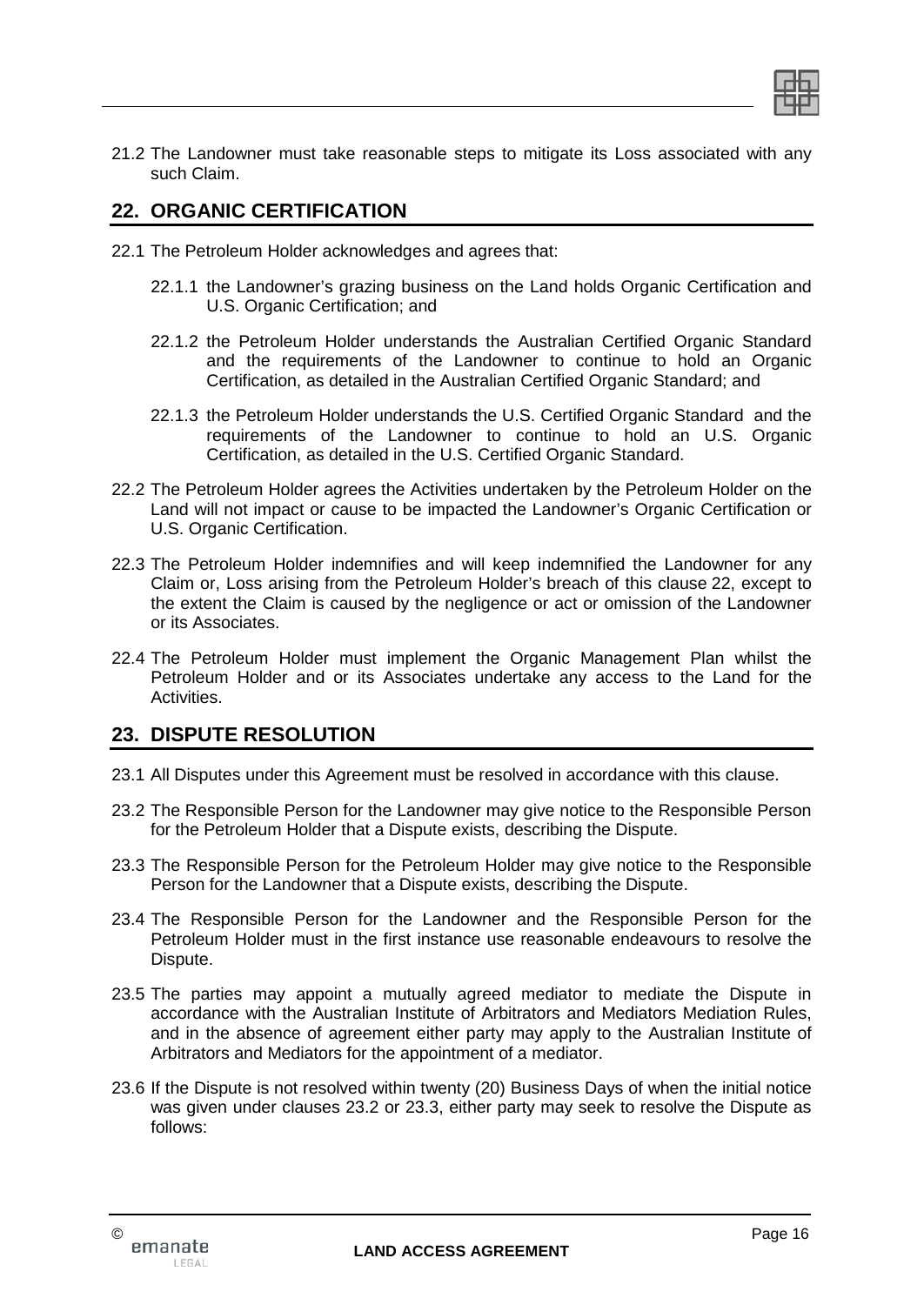- 23.6.1 if it relates to compensation under the Relevant Act, to the Northern Territory Civil and Administrative Tribunal; or
- 23.6.2 if it relates to any other matter, in a court of competent jurisdiction.

# **24. INDEMNITY**

- 24.1 The Petroleum Holder indemnifies and will keep indemnified the Landowner from and against any Claim on the terms of this clause 24, except to the extent the Claim:
	- 24.1.1 is settled by Compensation or other payments contemplated in this Agreement;

or

24.1.2 is caused or contributed to by the negligence or act or omission of the Landowner or its Associates.

# **25. INSURANCE**

The Petroleum Holder must effect and maintain public liability insurance in respect of the Activities for the amount specified in Item 9 of the **Reference Schedule** for the Term. If requested by the Landowner, the Petroleum Holder must provide the Landowner with evidence of the insurance.

## **26. ASSIGNMENT**

26.1 The parties acknowledge that under the Relevant Act this Agreement will be binding on:

26.1.1 any transferee of the Land; and

26.1.2 any transferee of an interest in the Title.

- 26.2 If the Landowner transfers the Land or any interest in it, the Landowner must notify the Petroleum Holder of the transfer and the name and address of the transferee within 10 Business Days of the transfer date.
- 26.3 If the Petroleum Holder transfers the Title or any interest in it, the Petroleum Holder must notify the Landowner of the transfer and the name and address of the transferee within ten (10) Business Days of the transfer date.

# **27. CONFIDENTIALITY**

- 27.1 Neither party may disclose the Compensation, the terms of this Agreement or any other information relating to the business or other affairs of the other party to another person without the other party's prior written consent, which consent must not be unreasonably withheld.
- 27.2 Notwithstanding the preceding Clause, a party may make the following disclosures without the consent of the other party:
	- 27.2.1 to the party's legal or financial advisers;
	- 27.2.2 to the party's other consultants;
	- 27.2.3 to a potential purchaser of the Land or an interest in the Petroleum Interest;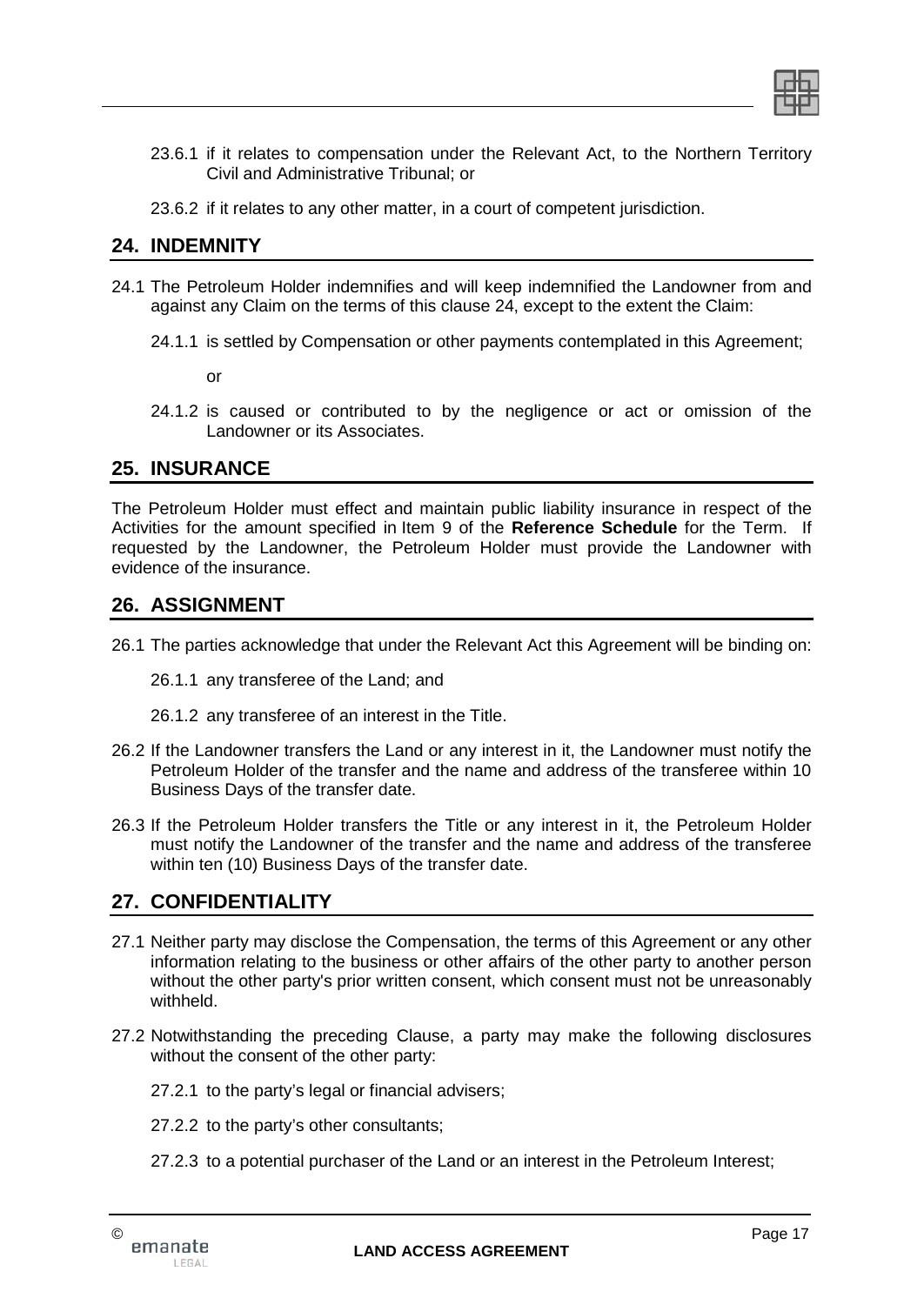

- 27.2.4 to a related body corporate, as defined in section 50 of the *Corporations Act* 2001 (Cth);
- 27.2.5 required by law, including disclosure to any stock exchange; and
- 27.2.6 as ordered or required by any court, tribunal or authority.

Disclosures made with the consent of the other party or under paragraphs 27.2.2, 27.2.3 or 27.2.4 may only be made if the person to whom the disclosure is to be made agrees in writing to keep the subject matter of the disclosure confidential.

# **28. NOTICES**

- 28.1 A notice under the Agreement must be in writing and must be sent by prepaid post, fax, email or delivered by hand to the Responsible Person for the Petroleum Holder or the Responsible Person for the Landowner, or if known, to the lawyer for the Landowner.
- 28.2 A notice will be deemed to be given (in the absence of reasonable proof to the contrary):
	- 28.2.1 if posted when in the ordinary course of the post it would be delivered;
	- 28.2.2 if faxed on the date the sender's facsimile machine notes a complete and successful transmission;
	- 28.2.3 if delivered by hand on the date of delivery;
	- 28.2.4 if emailed on the date of transmission of the email by the sender to the recipient.
- 28.3 Notices given on a day that is not a Business Day, or after 5 pm on a Business Day, will be treated as having been given on the next Business Day.

# **29. GST**

- 29.1 Despite any other provision of this Agreement, should GST be imposed on any part of any transaction under this agreement, the amount the Petroleum Holder must pay to the Landowner is to be increased by the amount of that GST and any penalties imposed, provided that the Landowner issue a valid tax invoice to the Petroleum Holder.
- 29.2 The Petroleum Holder agrees to pay to the Landowner, within fourteen (14) days of receiving a notice from the Landowner, the amount of the GST, including any additional penalty, costs and interest.
- 29.3 The Landowner shall deliver to the Petroleum Holder, as a precondition to such payment, a tax invoice in a form which complies with the GST Act and the regulations.
- 29.4 Terms used in this Clause that are defined in the GST Act have the meaning given in that Act.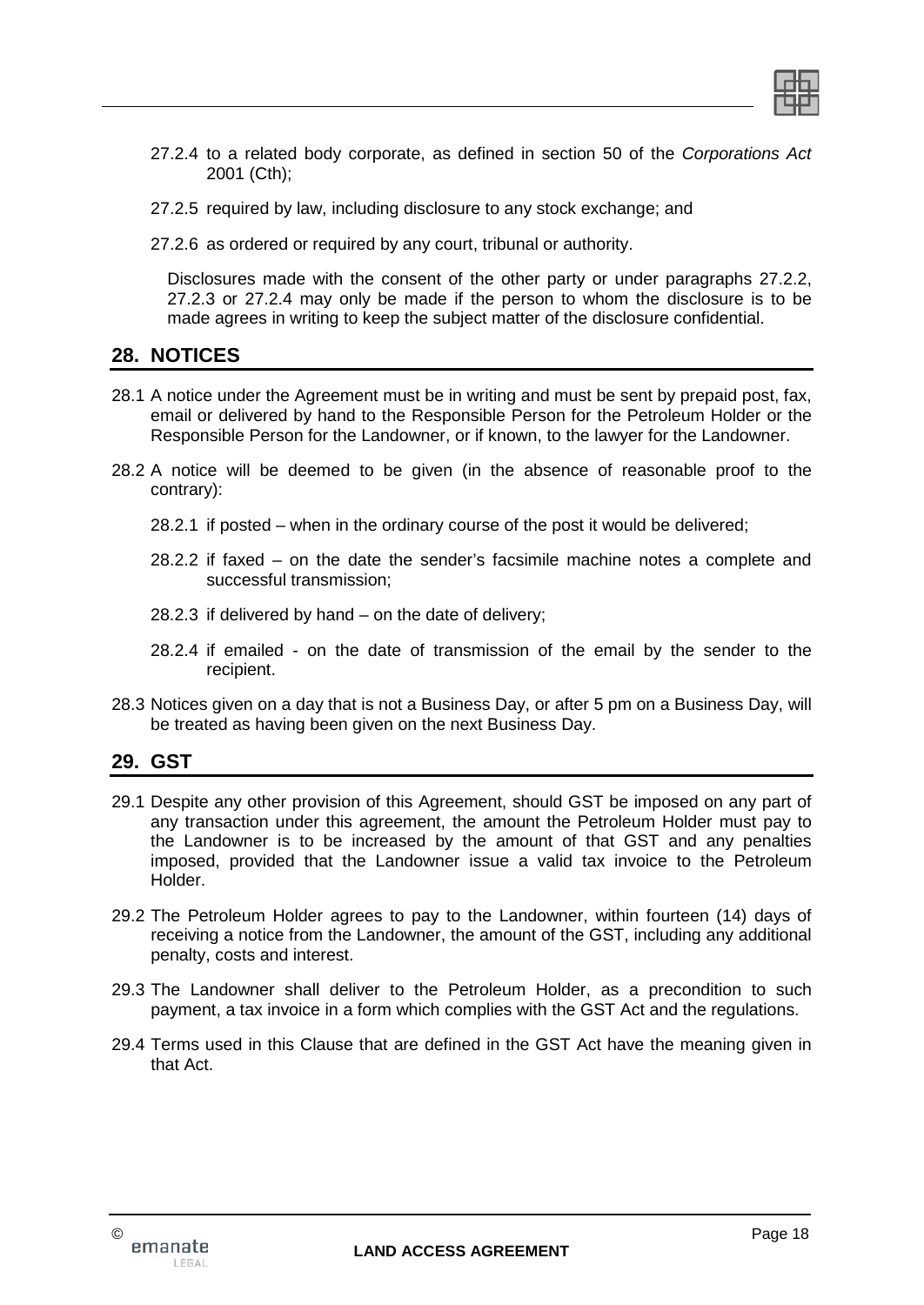

## **30. MISCELLANEOUS**

- 30.1 This Agreement is governed by the law of the Northern Territory and each party irrevocably submits to the exclusive jurisdiction of the courts of that Territory.
- 30.2 This Agreement constitutes the entire agreement between the Landowner and the Petroleum Holder in relation to its subject matter.
- 30.3 Neither party may terminate this Agreement for a breach of this Agreement by the other party, but all other remedies are available to a party in respect of a breach of this Agreement by the other party.
- 30.4 This Agreement may only be amended by the written agreement of the parties.
- 30.5 Any failure by a party at any time to enforce a Clause of this Agreement, or any forbearance, delay or indulgence granted by a party to the other will not constitute a waiver of the party's rights.
- 30.6 No provision of this Agreement will be deemed to be waived unless that waiver is in writing and signed by the waiving party.
- 30.7 If any provision of this Agreement is determined to be invalid, unlawful or unenforceable for any reason then:
	- 30.7.1 that part will, to the extent of the invalidity, unlawfulness or unenforceability, be severed from the rest of this Agreement; and
	- 30.7.2 the remaining terms will continue to be valid and enforceable to the fullest extent permitted by law.
- 30.8 This Agreement may be executed in any number of duplicate originals or counterparts.
- 30.9 Each party agrees to do all acts and execute all documents necessary to perfect, further assure or evidence the provisions of this Agreement as reasonably required by the other.

## **31. CONTRA PROFERENTEM**

The contra proferentem rule and other rules of construction will not apply to disadvantage a Party whether that Party put the clause forward, was responsible for drafting all or part of it or would otherwise benefit from it.

# **32. PAYMENT OF COMPENSATION**

The Petroleum Holder will pay the Compensation into the bank account(s) nominated by the Landowner provided that such nomination:

- 32.1 contains all necessary details to facilitate the payment(s);
- 32.2 is made in writing signed by the Landowner; and
- 32.3 is given to the Petroleum Holder before the Agreement Date or otherwise at least 30 Business Days prior to a payment falling due under this Agreement.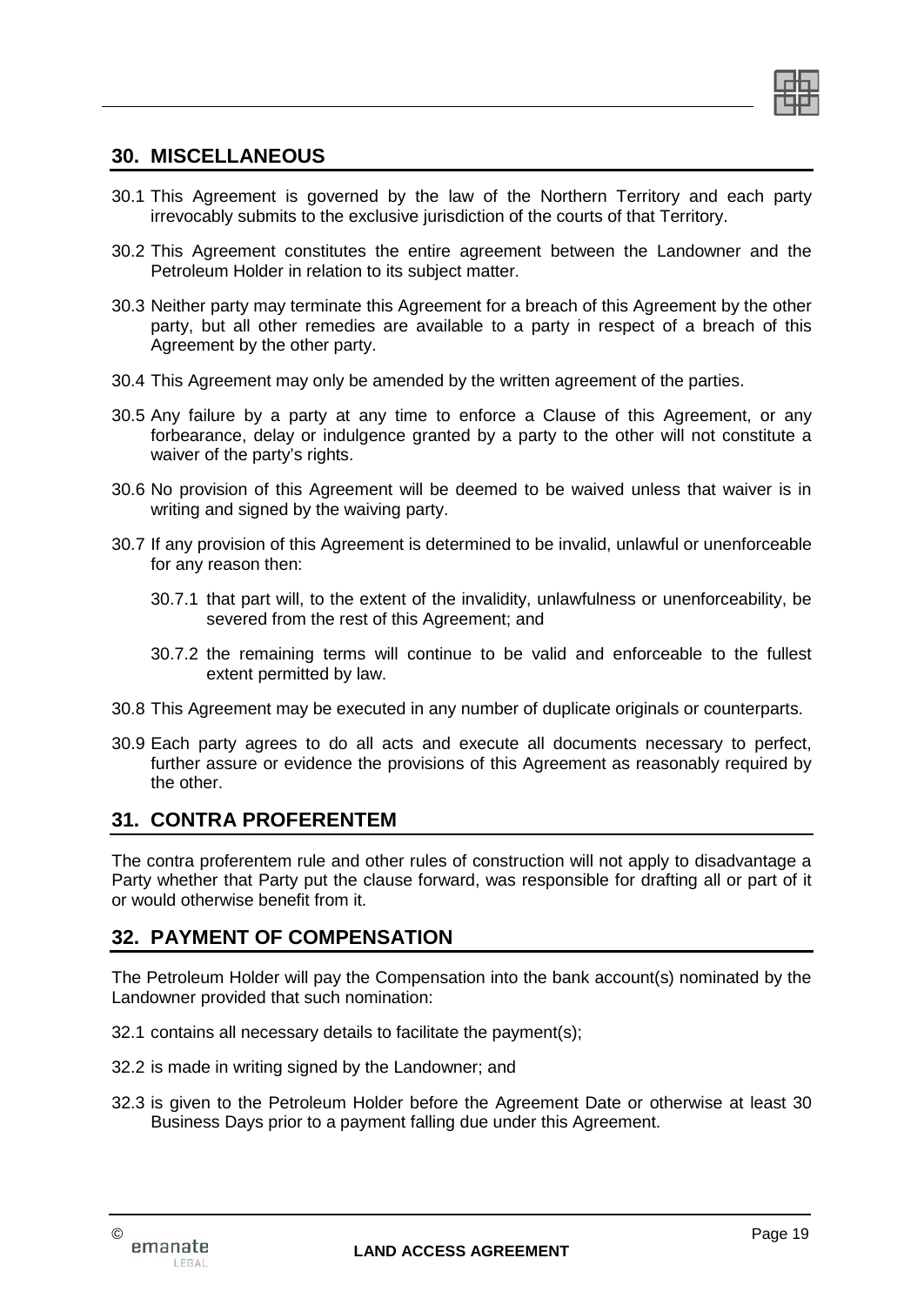

# **Executed and Delivered as an Agreement.**

# **DATE:**

**SIGNED** for and on behalf of in accordance with section 127 of the ) *Corporations Act* 2001: ) ) )

**SIGNED** for and on behalf of in accordance ) with section 127 of the *Corporations Act*: ) )

 $\overline{\phantom{a}}$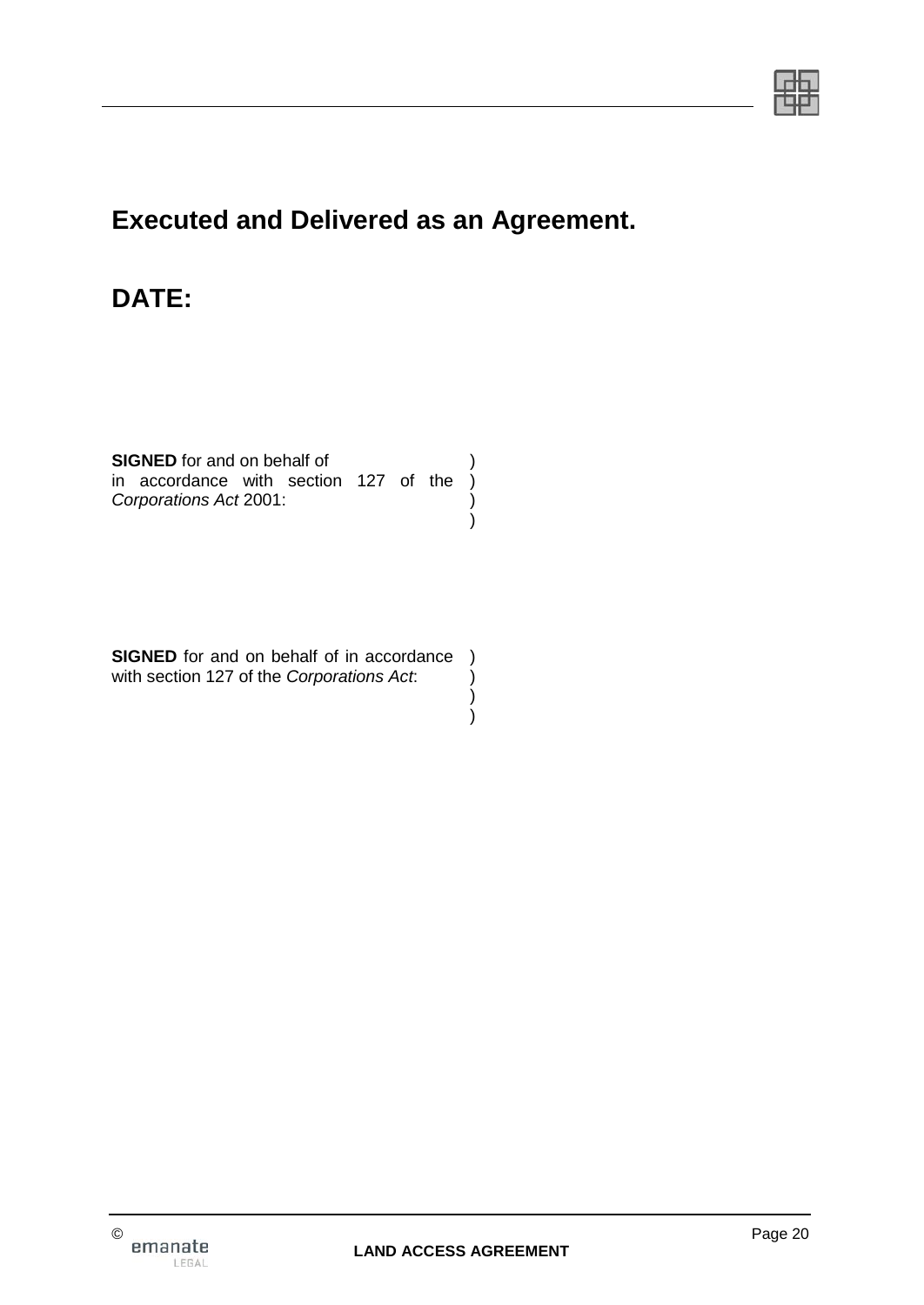

#### PETROLEUM HOLDER'S DISCLOSURE

Section 1: List of Activities proposed to be carried out on the Land.

Item<sub>1</sub>

#### **Activities**

| <b>Activity</b>                                  | <b>Preparation and Survey phase</b>                                                                                                                                                                                                                                                                                                       | <b>Rehabilitation phase</b>                                                                                                                                                                                                             |
|--------------------------------------------------|-------------------------------------------------------------------------------------------------------------------------------------------------------------------------------------------------------------------------------------------------------------------------------------------------------------------------------------------|-----------------------------------------------------------------------------------------------------------------------------------------------------------------------------------------------------------------------------------------|
| Gates, fences and<br>access points               | The establishment of access points to the<br>Land, including turn in areas.<br>The installation and use of new gates and<br>fences to allow entry by trucks, and other<br>vehicles (if required).<br>The modification as necessary and use of<br>existing gates and fences to allow entry by<br>trucks, and other vehicles (if required). | Removal and rehabilitation of the gates<br>and fences in accordance with this<br>Agreement and relevant laws<br>in.<br>consultation with the Landowner.                                                                                 |
| <b>Existing</b><br><b>Access</b><br><b>Track</b> | The use, maintenance and modification<br>(including upgrade works) of the existing<br>Access Tracks on the Land (detailed on the<br>map at SCHEDULE FOUR) for the purpose<br>of carrying out the Activities.                                                                                                                              | Rehabilitation in accordance with this<br>Agreement and relevant laws<br>in<br>consultation with the Landowner.                                                                                                                         |
| <b>Surveys</b>                                   | The preparation of XXXX of Land to<br>undertake the Survey as detailed on the<br>Map in SCHEDULE FOUR.<br>Access to the Land for sixteen (16) people to<br>prepare the Land.<br>The completion of Surveys on the Land as<br>detailed in the Map at SCHEDULE FOUR.<br>Access to the Land for XXX people for the<br>operation of Surveys.   | Rehabilitation in accordance with this<br>Agreement and relevant laws.<br>For the avoidance of doubt the<br>Petroleum Holder must consult with the<br>Landowner regarding their reasonable<br>position for the proposed rehabilitation. |

#### Item<sub>3</sub>

The existing Access Tracks on the Land to be upgraded (as required), used and maintained by the Petroleum Holder during the Term to undertake the Activities, are detailed in the Map attached to this Agreement as SCHEDULE FOUR.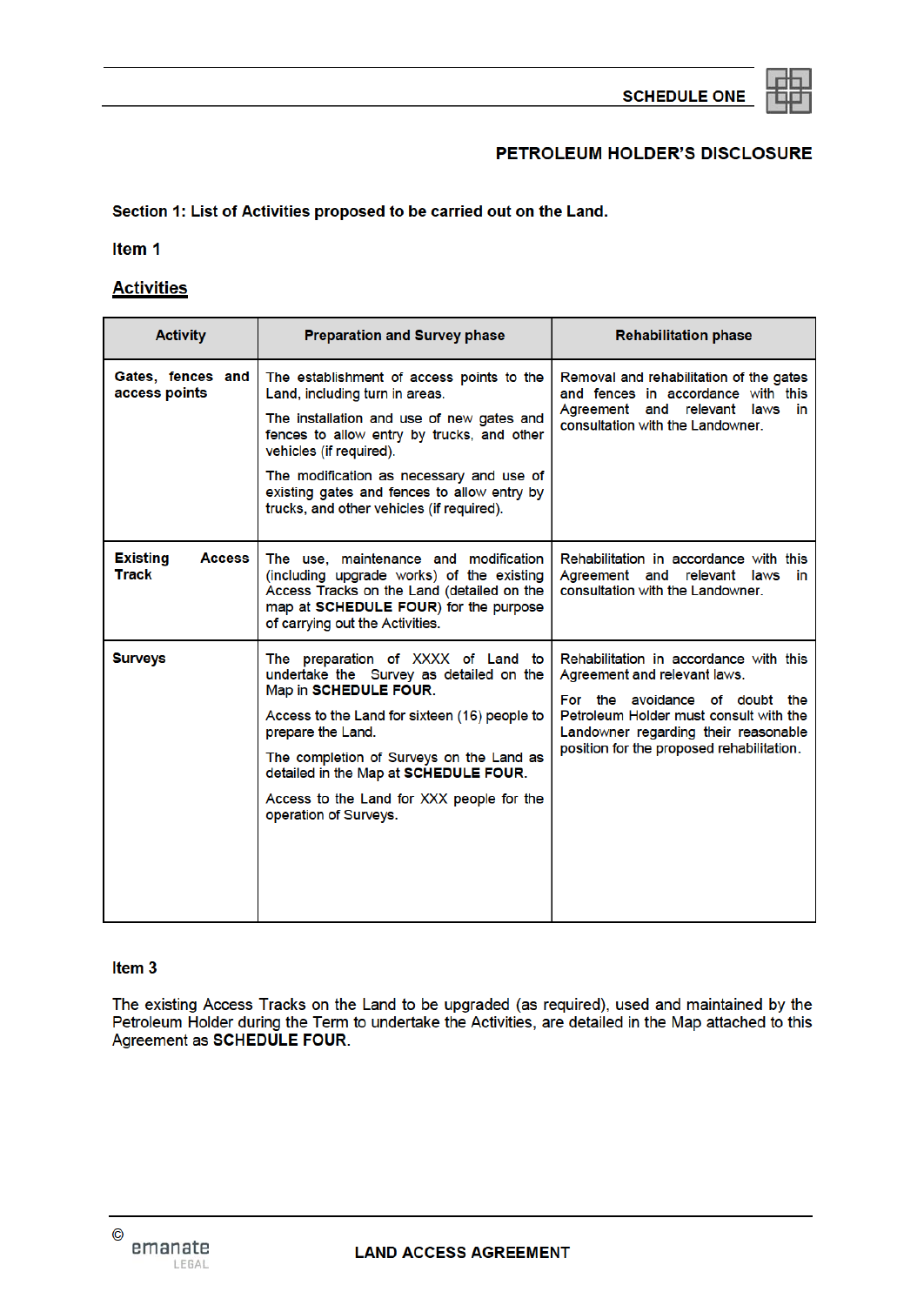

#### Item 4

The following table contains the indicative timetable of the agreed Activities in a best case scenario. However, this is subject to the Term.

| <b>Duration</b>                                            | <b>Activities</b>                                                                                                                                                                                                                  |
|------------------------------------------------------------|------------------------------------------------------------------------------------------------------------------------------------------------------------------------------------------------------------------------------------|
| $6 - 8$ weeks post<br><b>Commencement</b><br>of the Term   | Mobilisation of equipment for preparation of the Land.<br>Commence required upgrade of existing Access Tracks.                                                                                                                     |
| <b>Approximately 30</b><br>days to complete<br>the Surveys | Commencement of the operations.                                                                                                                                                                                                    |
| <b>Remainder of the</b><br><b>Term</b>                     | Ongoing access to the Land will also be required during the Term from time to<br>time to undertake the following activities:<br>rehabilitation;<br>Access Track maintenance (if required);<br>۰<br>rehabilitation activities.<br>۰ |

The Parties acknowledge and agree that there will be strictly no access to the Land undertaken by the Petroleum Holder, or the Petroleum Holder's Associates until the commencement of the Term.

The Landowner acknowledges that the timetable is an estimate only and is subject to change. Further, the Landowner acknowledges that the above estimate is subject to weather events, ground conditions, scheduling requirements and events or circumstances that cause or result in delay such as strikes, non-availability or breakdown of essential equipment, supplies or services. Petroleum Holder agrees to adhere to the above timetable where reasonably possible, Petroleum Holder will consult with the Landowner regarding any unforeseen timing changes. The Petroleum Holder acknowledges that any unforeseen changes to the timing of the Activities may cause:

- Additional Loss pursuant to clause 19 of this Agreement; and
- Unauthorised Damage pursuant to clause 20 of this Agreement.

Section 2: General outline of the Petroleum Holder's overall project.

Please refer to the Work Program attached as ANNEXURE ONE.

Section 3: Any other matters of particular importance to the Petroleum Holder.

 $N/A$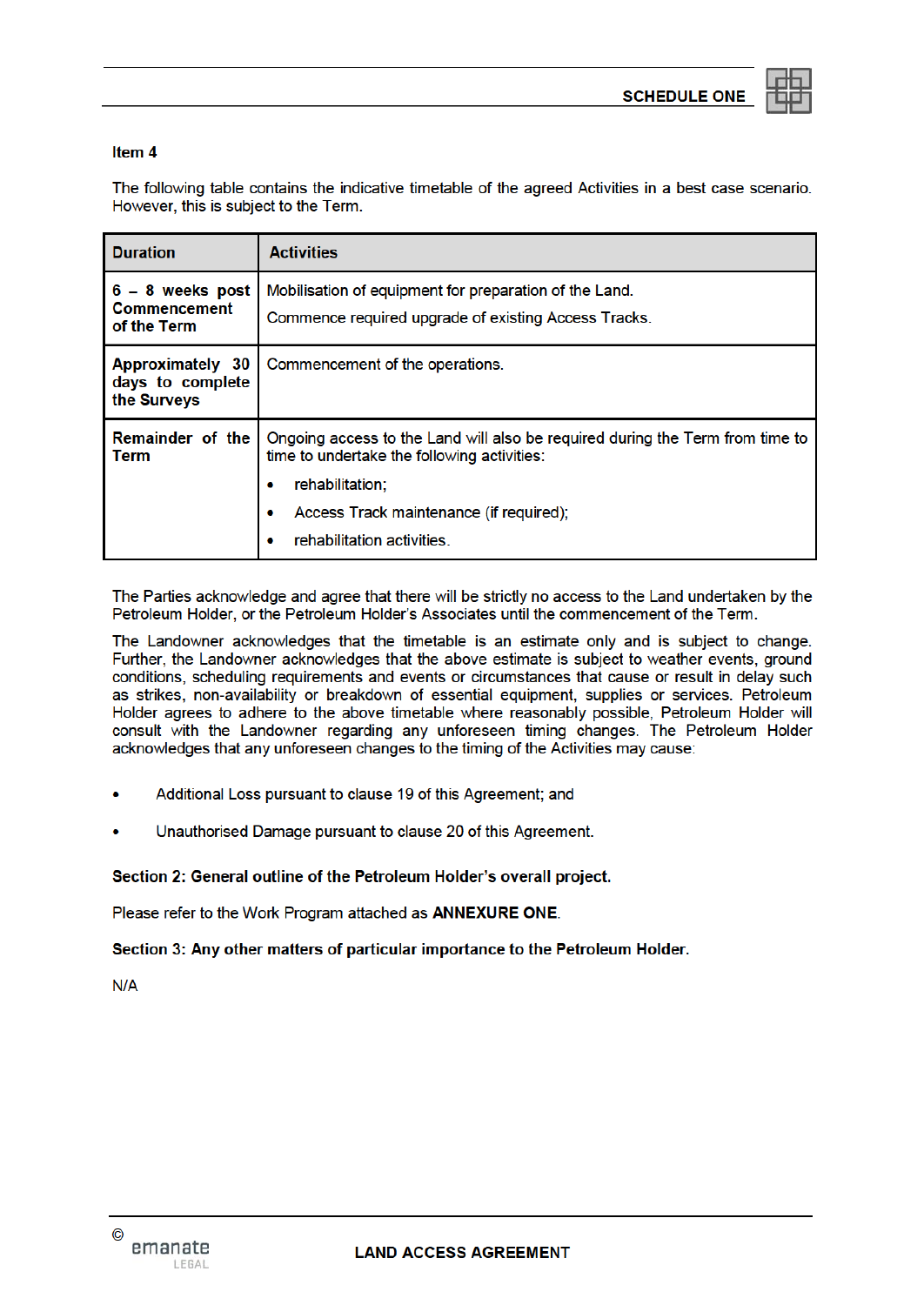

#### **LANDOWNER'S DISCLOSURE**

**Section 1:** The current use of the Land is for cattle grazing and all related activities.

**Section 2:** The proposed use of the Land for the Term is for cattle grazing and all related activities.

#### **Section 3: Additional Conduct Conditions**

#### 1. **Infrastructure**

- 1.1 Access to the Land will be through existing tracks and gates where possible.
- 1.2 Location of the Access Track and points to be used (and constructed or installed where applicable) by the Petroleum Holder are indicated on the Map detailed at **SCHEDULE FOUR**.
- 1.3 The Petroleum Holder agrees not to construct grids at adjoining property boundary
- 1.4 The Petroleum Holder will notify the Landowner when it ceases the Activities on the Land.

#### **2. Communications**

- 2.1 The Petroleum Holder will comply with the communication requirements in clauses 15 and 16 of this Agreement
- 2.2 In carrying out the Activities on the Land, the Petroleum Holder will use reasonable endeavours to ensure that its Associates, comply with the relevant Petroleum Holder's obligations under this Agreement and with all applicable legislative and regulatory requirements and directions.
- 2.3 The Petroleum Holder will liaise with the Landowner's Responsible Person regularly during the Activities to ensure that the Landowner is kept informed with respect to the conduct of the Activities.

#### **3. Induction Training**

Each Associate of the Petroleum Holder must complete any required induction training prior to entering the Land.

#### **4. Petroleum Holder's conduct on the Land**

The Petroleum Holder will comply with the conduct requirements set out in clause s 9, 12, 13 and 14 of this Agreement.

#### **5. Access Tracks**

The Petroleum Holder and its Associates must ensure that access to and from the Land is in accordance with the Access Track detailed on the map at **SCHEDULE FOUR**, the terms of this Agreement, and the provisions of the Relevant Act.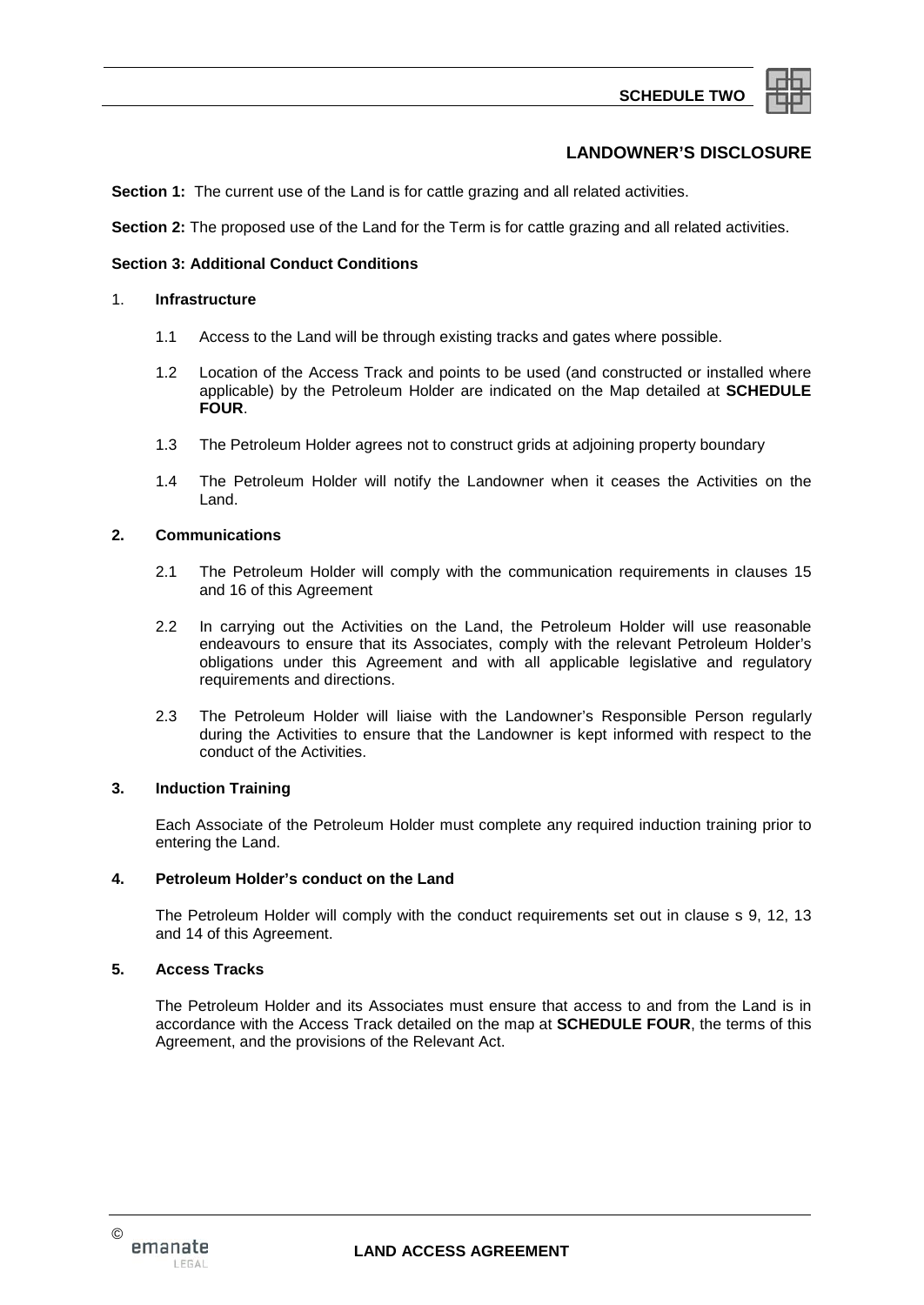

#### **COMPENSATION**

#### **1. Management Time**

- 1.1. The Petroleum Holder recognises that during the planning and implementation of the activities there will be times requested by the Landowner to assist the Petroleum Holder, including but not limited to:
	- 1.1.1. meetings and discussions with the Petroleum Holder's representatives and contractors;
	- 1.1.2. driving around the Land to show the best access routes to the area; and
	- 1.1.3. all other requirements by the Landowner to assist the Petroleum Holder during the planning and implementation of the activities.
- 1.2. The Petroleum Holder will pay the Landowner XXXX per hour plus GST.
- 1.3. Invoices for the Management Time will be provided to the Petroleum Holder at the end of each month with payment to be made to the Landowner within seven (7) days of issue.

#### **2. Tracks Compensation**

- 2.1. The Petroleum Holder will pay the Landowner:
	- 2.1.1. XXXX per km for surveying "slashing tracks" as required and notified to the Landowner.
- 2.2. The track compensation is to be made as follows:
	- 2.2.1. Payment for surveying "slashing tracks" to be made within seven (7) days of establishment of the surveying "slashing tracks".

#### **3. Professional Fees**

The Petroleum Holder agrees to pay for necessary and reasonable costs incurred by the Landowner for the investigation, negotiation and finalisation of the Agreement including legal, accounting and valuation costs:

- 3.1. Legal fees are agreed in the amount of XXXX plus GST, costs and outlays.
- 3.2. Invoices for the investigation, negotiation and finalisation of the Agreement will be provided to the Petroleum Holder within fourteen (14) days of the execution of the Agreement for payment by the Petroleum Holder within seven (7) days of issue.

#### **4. Payment**

- 4.1. The Petroleum Holder agrees that no access will be granted until full payment of all compensation under this Agreement is made.
- 4.2. The Execution of the Agreement makes it necessary for all agreed payments to be made within seven (7) days. This sections purports that the Agreement for access will not be given until full satisfaction of payment is made to the Landowner by the Petroleum Holder.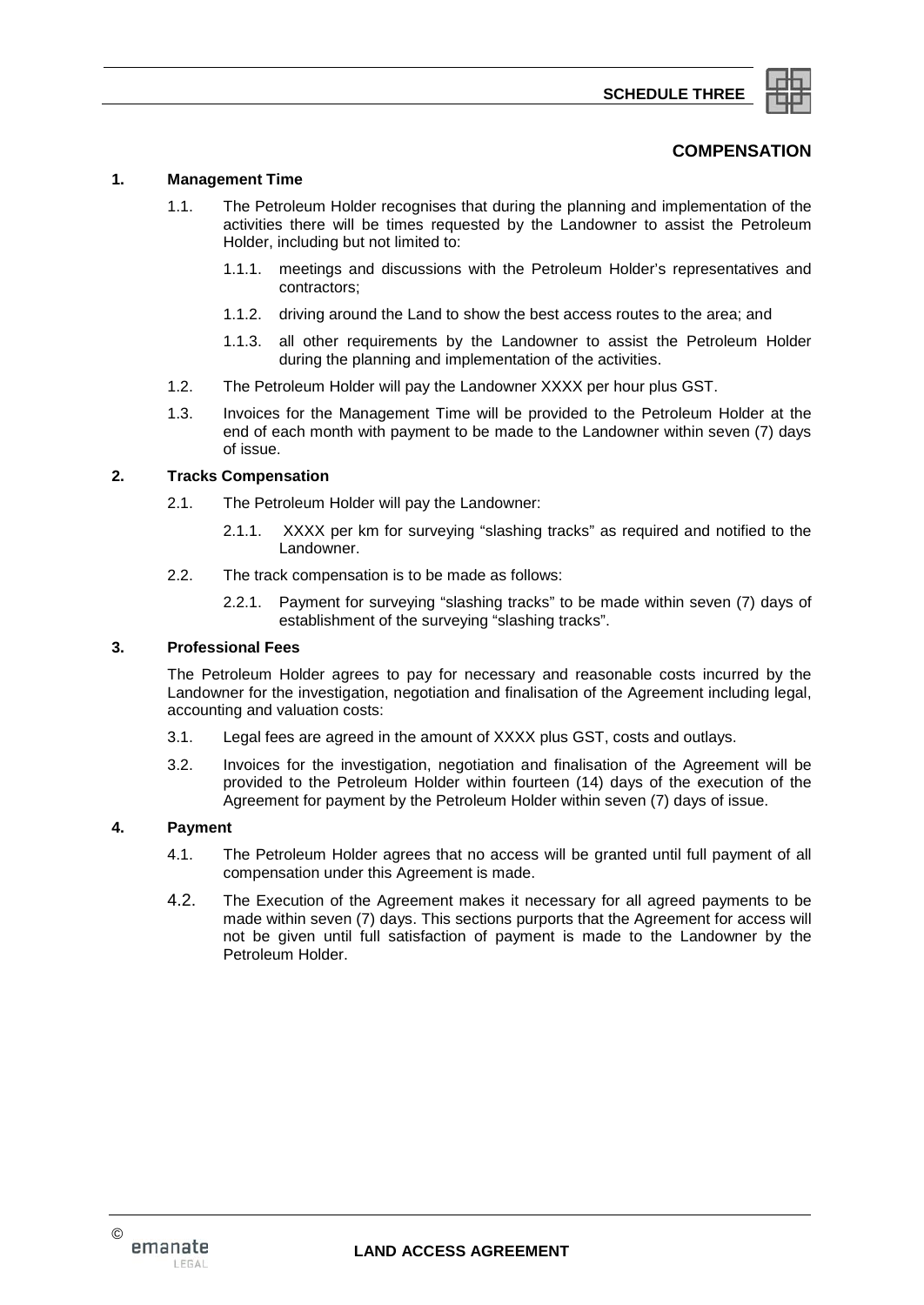**LOCATION PLAN OF ACTIVITIES ON THE LAND**

**SCHEDULE FOUR**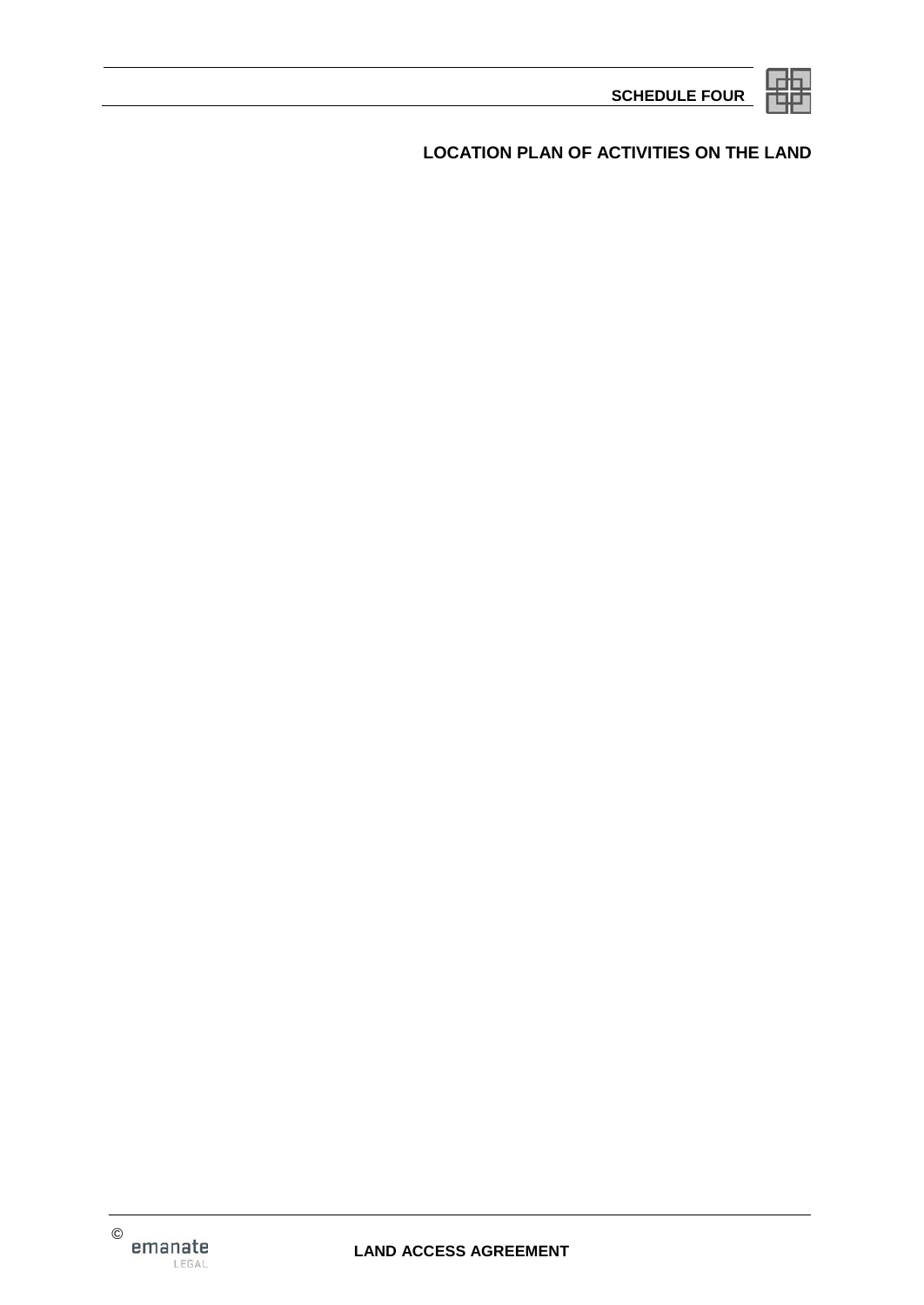**SCHEDULE FIVE**



# **ORGANIC CERTIFICATION**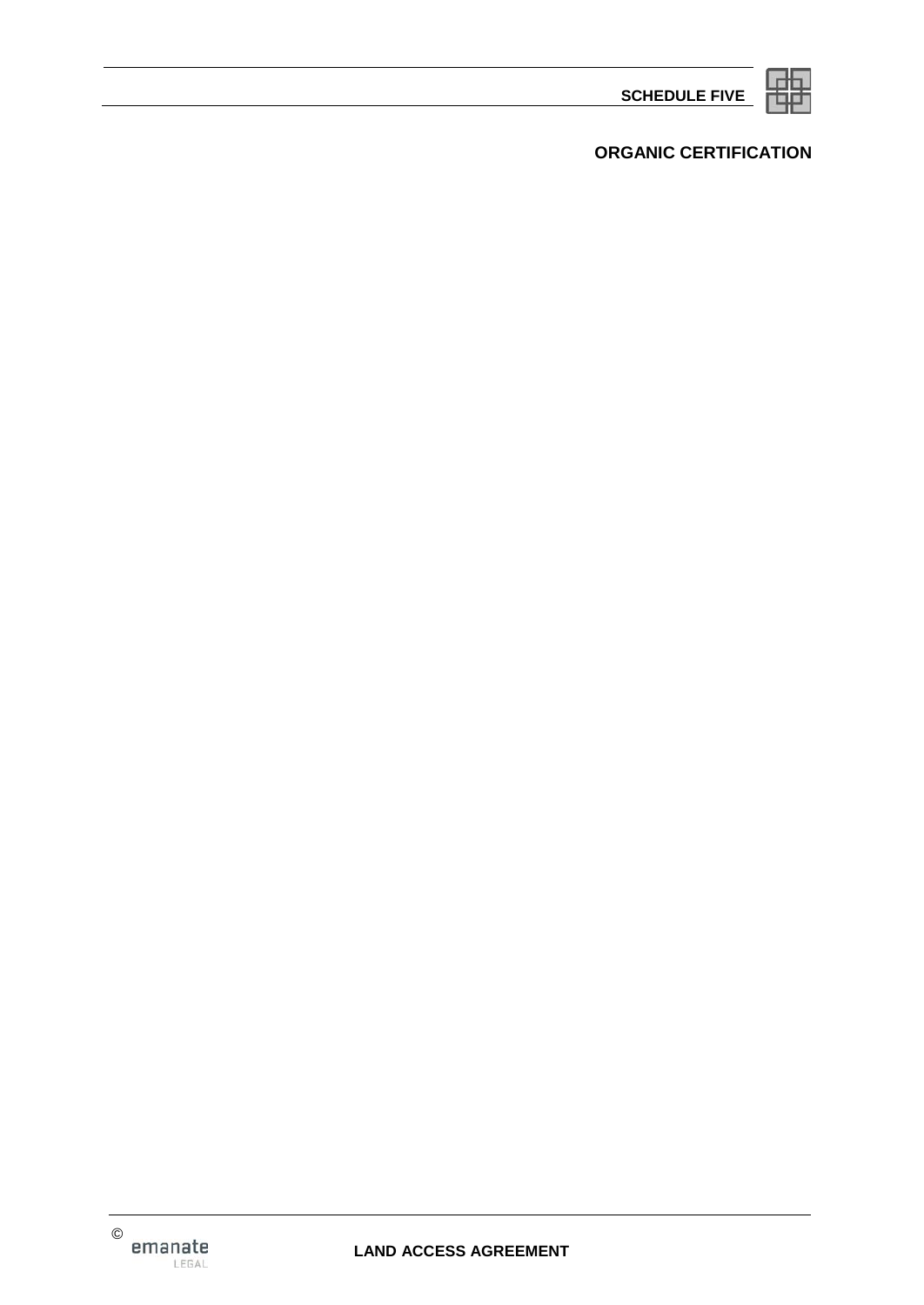**AUSTRALIAN CERTIFIED ORGANIC STANDARD**

**SCHEDULE SIX**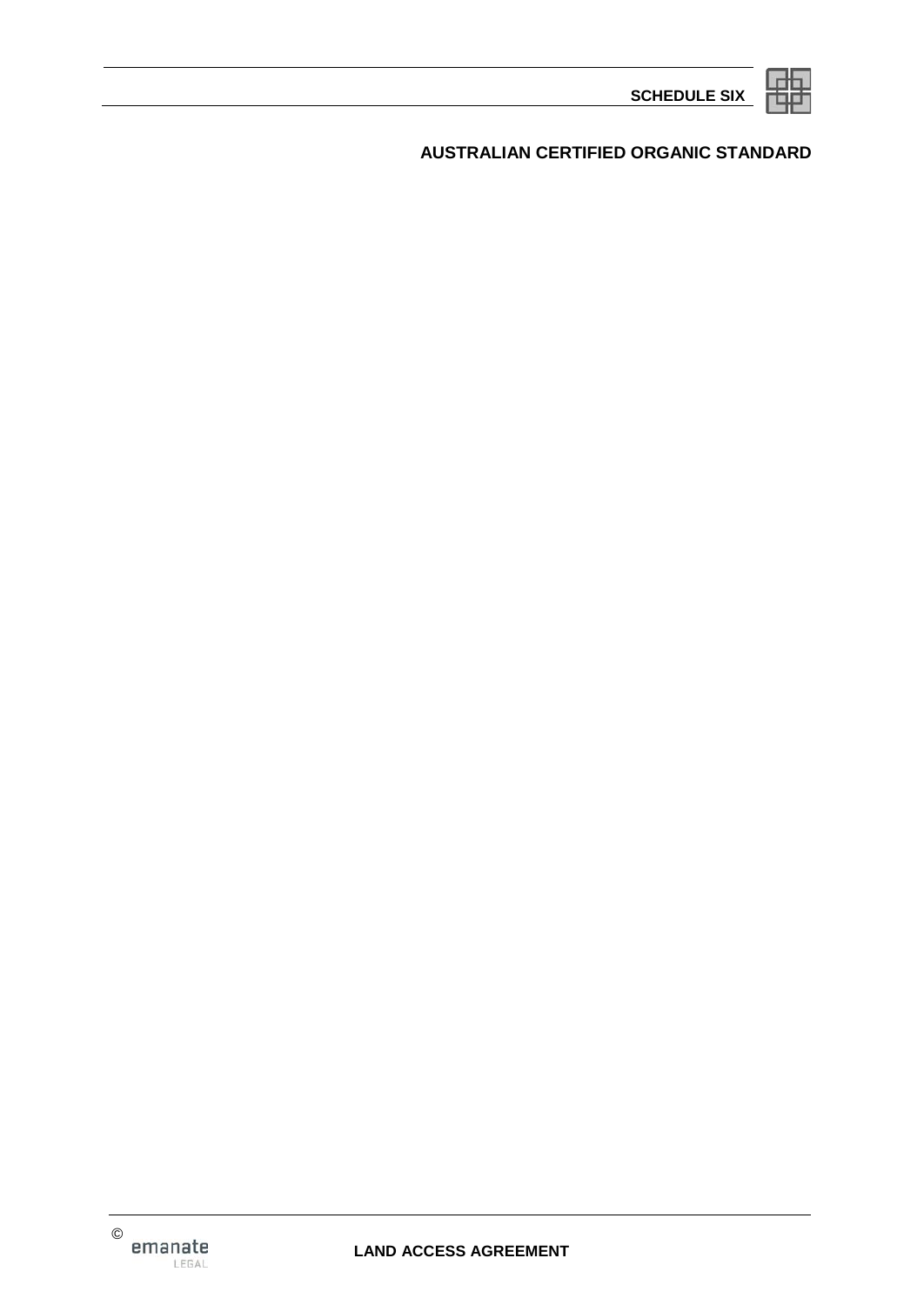**SCHEDULE SEVEN**



**U.S. ORGANIC CERTIFICATION**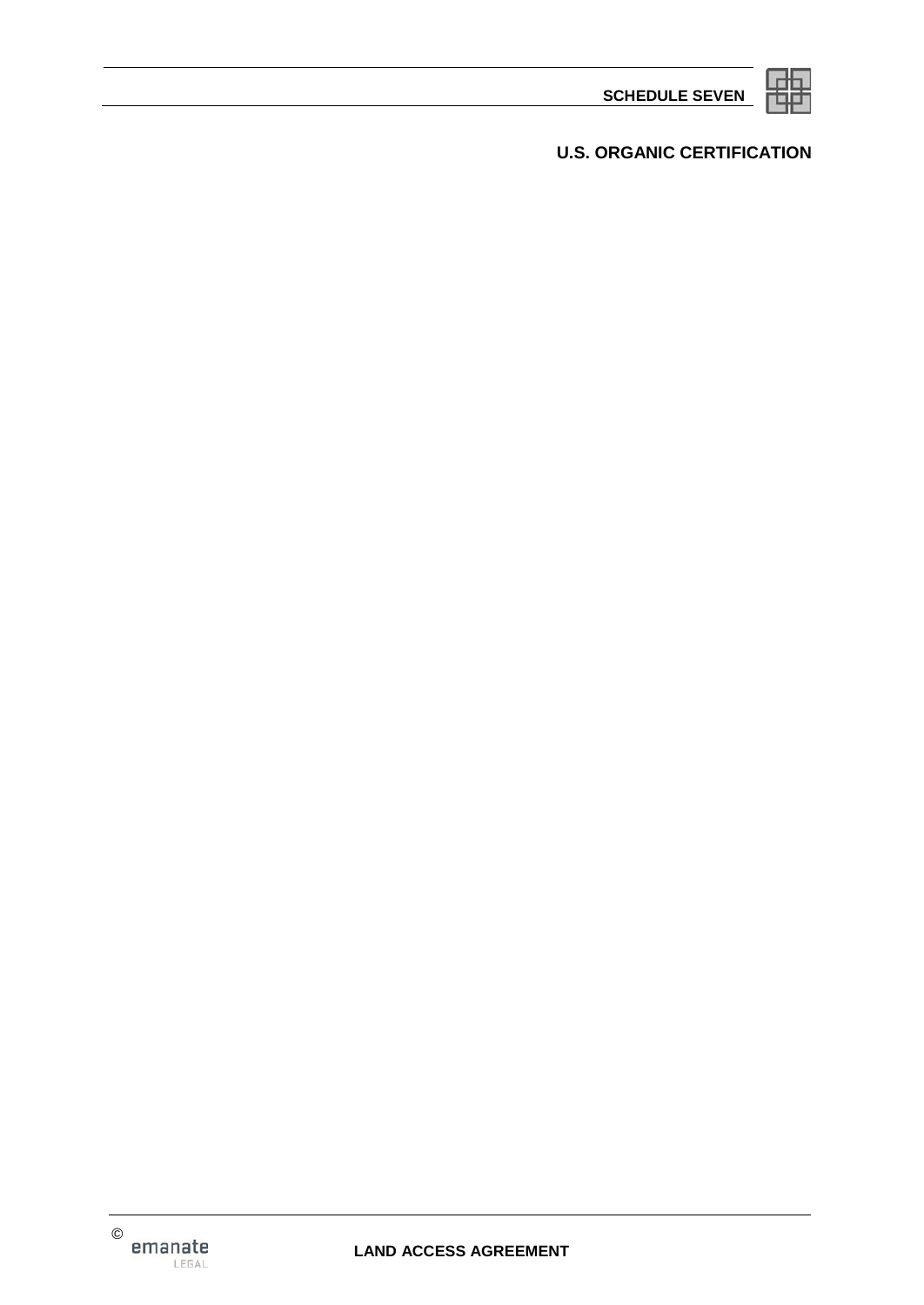**SCHEDULE EIGHT**



## **U.S. CERTIFIED ORGANIC STANDARD**

Electronic Copy of document located at: http://www.ecfr.gov/cgi-bin/textidx?c=ecfr&sid=3f34f4c22f9aa8e6d9864cc2683cea02&tpl=/ecfrbrowse/Title07/7cfr205 main 02.tpl